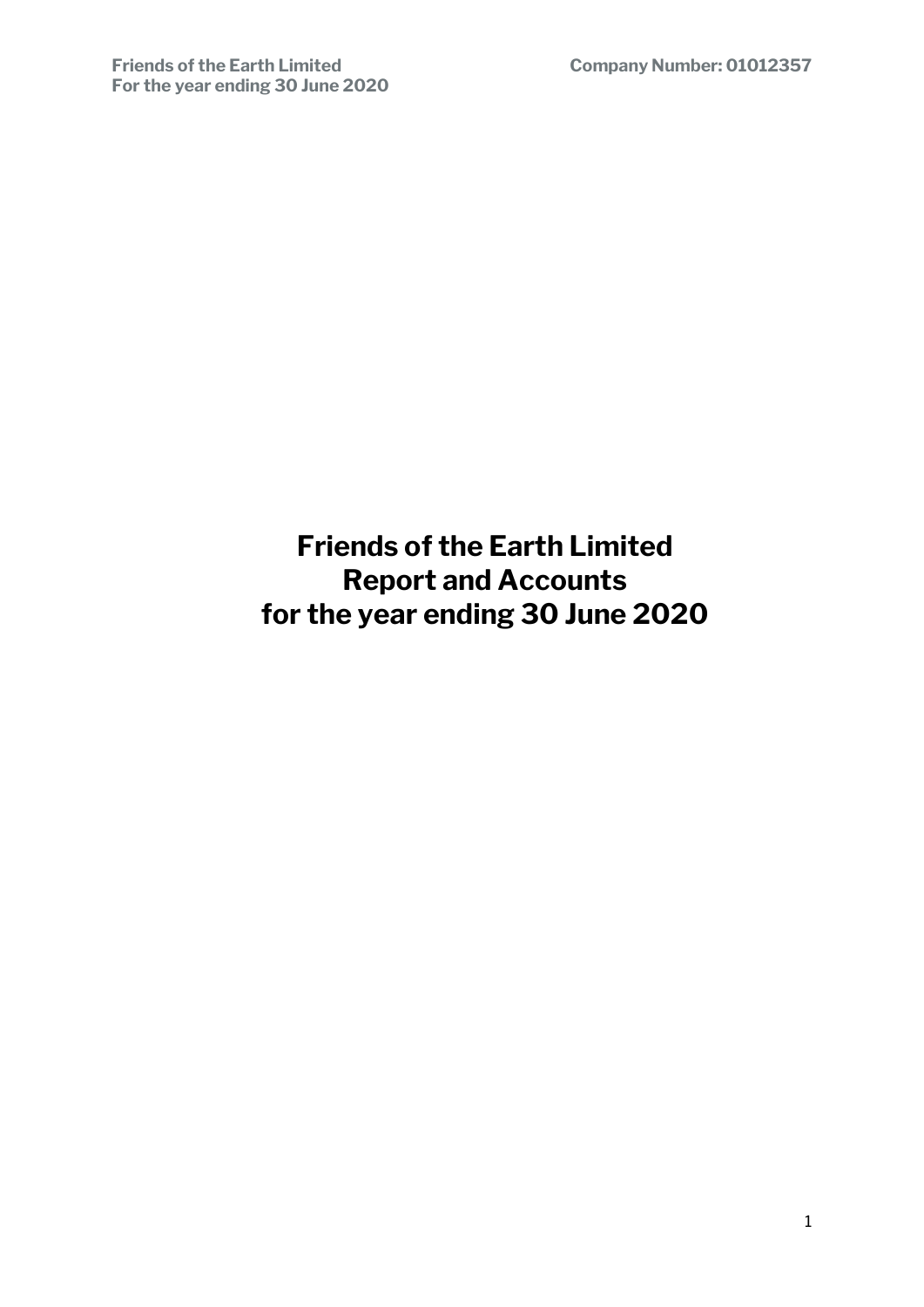# **Contents**

| <b>About Friends of the Earth</b>                                                                                                                                                                             | 3                                          |
|---------------------------------------------------------------------------------------------------------------------------------------------------------------------------------------------------------------|--------------------------------------------|
| <b>Chair's statement</b>                                                                                                                                                                                      | 4                                          |
| <b>Chief Executive's statement</b>                                                                                                                                                                            | 5                                          |
| <b>Directors' Report</b>                                                                                                                                                                                      | 6                                          |
| - Our mission and strategy<br>- Our achievements in 2019/20<br>- Our plans for 2020/21<br>- Financial performance<br>- Our people<br>- Our policies<br>- Governance<br>- Legal and administrative information | 6<br>7<br>11<br>12<br>13<br>15<br>16<br>18 |
| <b>Independent Auditors' Report</b>                                                                                                                                                                           | 19                                         |
| <b>Statement of Comprehensive Income and Retained Earnings</b>                                                                                                                                                | 22                                         |
| <b>Balance Sheet</b>                                                                                                                                                                                          | 23                                         |
| <b>Statement of Cash Flows</b>                                                                                                                                                                                | 24                                         |
| Notes to the accounts                                                                                                                                                                                         | 26                                         |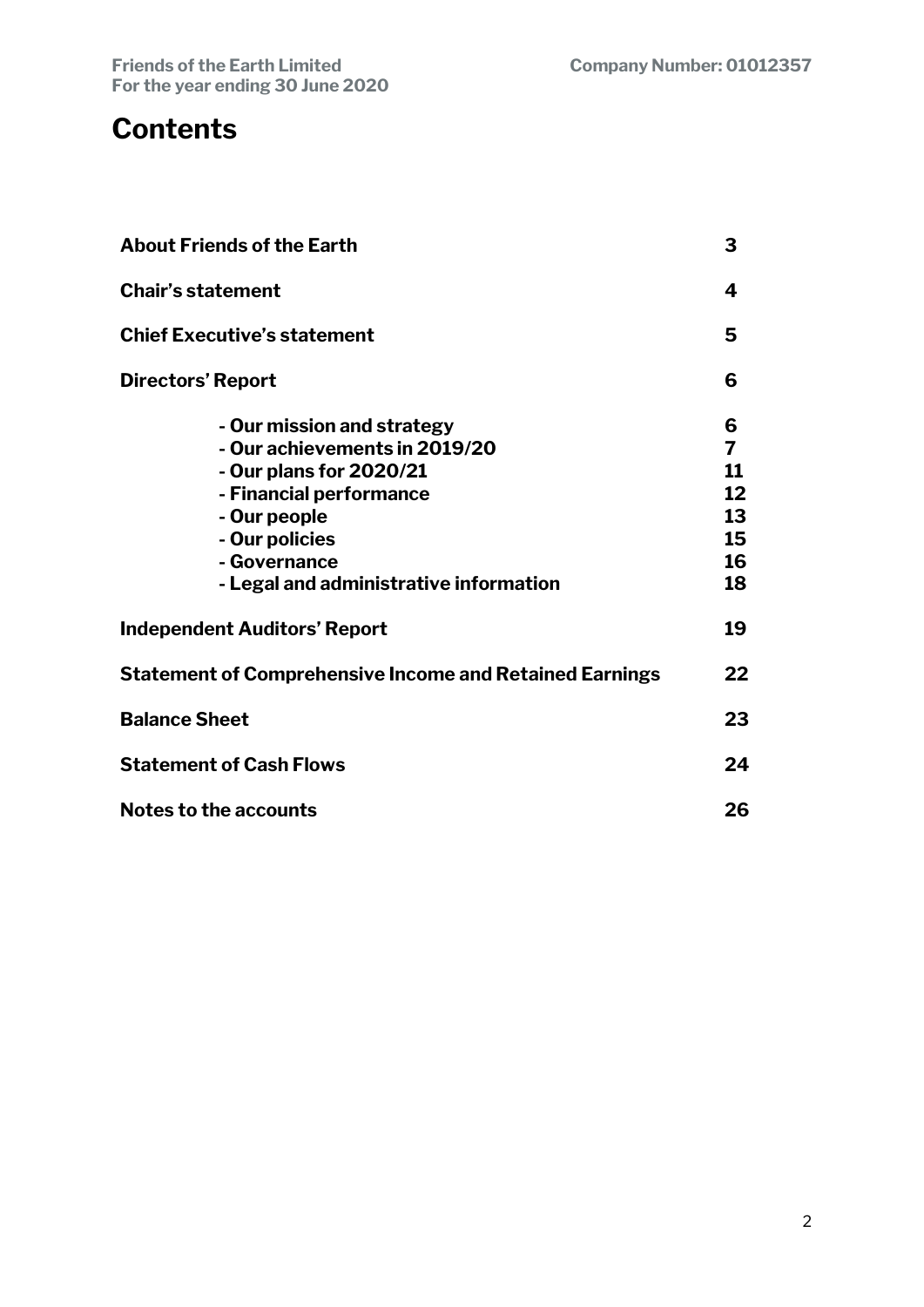## About Friends of the Earth

The natural world has experienced unprecedented disruption in recent years. And it is people as well as the environment that suffer as a result.

For nearly 50 years, we've been dedicated to the protection of the natural world and the wellbeing of everyone in it. Our international community brings together more than two million people in 73 countries, combining people power all over the world to make an even greater difference and transforming local actions into global impact.

We lead campaigns, provide resources and information and promote alternative solutions to create a cleaner, healthier and fairer world for everyone, for today and for generations to come.

In the UK, we've been responsible for making recycling not just a household word, but a household habit. We successfully campaigned for the world's first climate change law, the Climate Change Act 2008, which paved the way for similar legislation around the world. Our combined strength has meant we have been able to push back against drilling for fossil fuels, ensure legal protection from pesticides for bees, and most recently win our appeal against the expansion of Heathrow Airport.

Working together with local groups, experts, business leaders and politicians we push for change around the issues and causes that matter to you – protecting your home and local environment, promoting safe and healthy food and water across the globe and supporting alternative energy solutions that can change the world for the better. Whether you are a first-time supporter or a seasoned campaigner, we're with you every step of the way, supporting communities, defending human rights, protecting nature, moving mountains.

Together with us your voice is louder, your actions more significant and your impact greater. Together with you, we are determined to change the world for good.

Friends of the Earth England, Wales and Northern Ireland comprises Friends of the Earth Limited, a not-for-profit company limited by guarantee, and Friends of the Earth Charitable Trust, a registered charity and company limited by guarantee. For further details on our structure see page 16.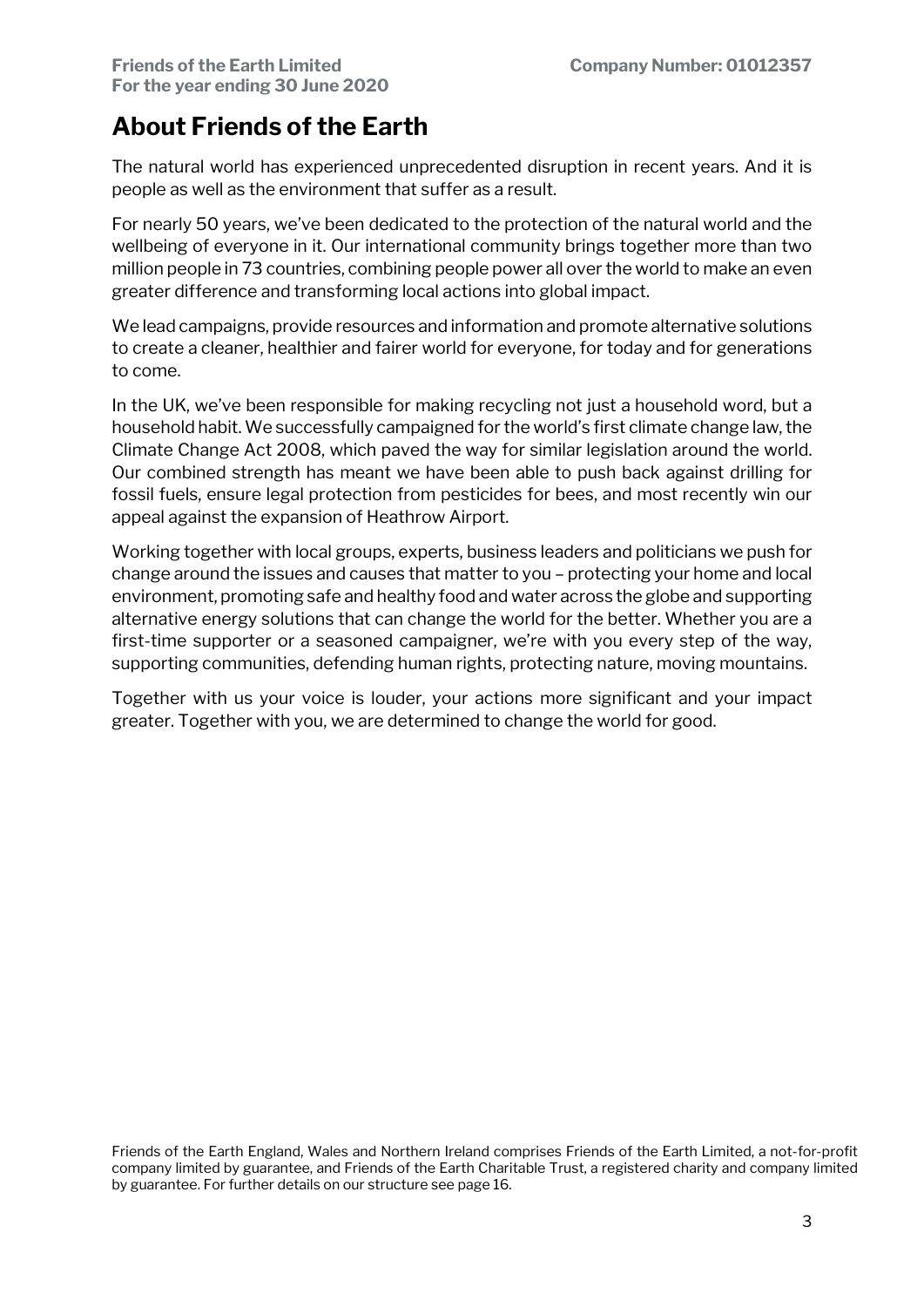## Chair's statement

The coronavirus pandemic has devastated people's lives and brought about rapid social and economic change. At the same time, the Black Lives Matter movement urgently reminds us that the response to the climate and nature emergency must be underpinned by social justice. Learning from these developments and through continuing to build the grassroots movement, national campaigning and collaboration with our international partners, Friends of the Earth is striving for a rapid and fair decarbonisation of our society.

The Chief Executive's statement makes clear the scale of Friends of the Earth's achievements over the past year despite the challenging circumstances. The Board wishes to express its sincere thanks to all staff and volunteers for their swift adaptation to novel ways of working, campaigning and engaging with communities. We are particularly grateful to the Senior Leadership Team and the Union Representatives for their contributions in making that transition happen so smoothly. The Board wishes also to thank our many supporters and donors, the People's Postcode Lottery, trusts and corporates for their continuing support.

During the year we said goodbye and expressed our heartfelt thanks to Craig Bennett who stepped down as Chief Executive Officer in February. Miriam Turner and Hugh Knowles were appointed Interim Co-CEOs, the first time in Friends of the Earth's history that our chief executive post has been occupied by a woman and as a job share. We are progressing recruitment for our permanent chief executive and have undertaken a consultation with all staff and volunteers. We look ahead to our 50th year as an organisation at the heart of an inclusive movement acting and achieving change together.

Frances Bure

Frances Butler **Chair**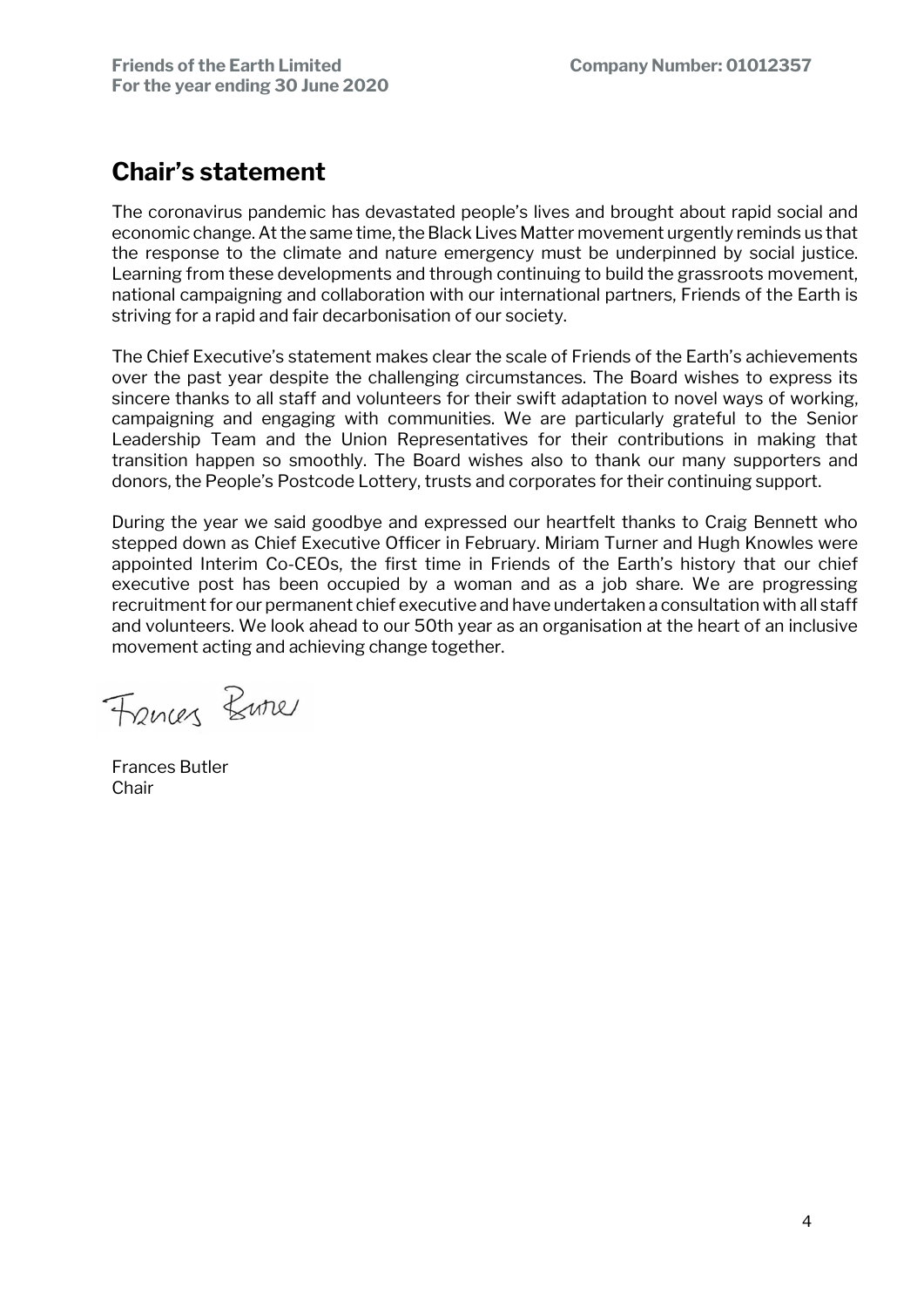## Chief Executive's statement

Friends of the Earth has not faced a year like this in its five-decade history. While public awareness of environmental and social justice issues is higher than ever before, 2019-20 saw not only devastating environmental impacts across the globe, but also a pandemic that has exposed the shameful inequalities in our society.

Despite this challenging backdrop, Friends of the Earth Ltd made significant progress throughout the year in our fight against the climate and ecological crises. As a grassroots organisation, we were delighted to grow the strength of our network, establishing 200 new Climate Action Groups across England, Wales and Northern Ireland and upskilling community activists to achieve change in their local area. We were also incredibly proud of our two key victories this year: the moratorium on fracking and our win against a Heathrow third runway at the Court of Appeal.

Our two new campaigns on climate and doubling tree cover gained full momentum and, along with our plastics campaign, made significant strides despite the challenging circumstances in the latter half of the year. We also continued to invest in innovation, piloting new and exciting solutions to the challenges we face. It is thanks to the hard work and commitment of our staff, volunteers, activists, supporters and Board members that we are able to celebrate these successes.

Although our activities were heavily disrupted by the COVID-19 pandemic, we adapted rapidly to online campaigning and supported our network in doing the same. While our finances were impacted at the outbreak of the crisis, we have ended the year in a robust position and within our reserves level. We are grateful to our financial supporters and donors, the People's Postcode Lottery and its players and our largest grantor, Friends of the Earth Charitable Trust, for supporting the organisation through this challenging period.

The year ahead will no doubt bring further challenges and threats to people and planet. With this in mind, we have developed a justice and communities focused plan for a green and fair recovery that will deliver livelihoods and a healthy environment for all. Alongside building the power of our movement to tackle the climate and ecological crises in a way that is fair, we will strive to challenge environmental injustices and build an inclusive and diverse organisation and network. Only together can we create a better world for all.

Vkroles

Hugh Knowles and Miriam Turner Interim Co-Chief Executives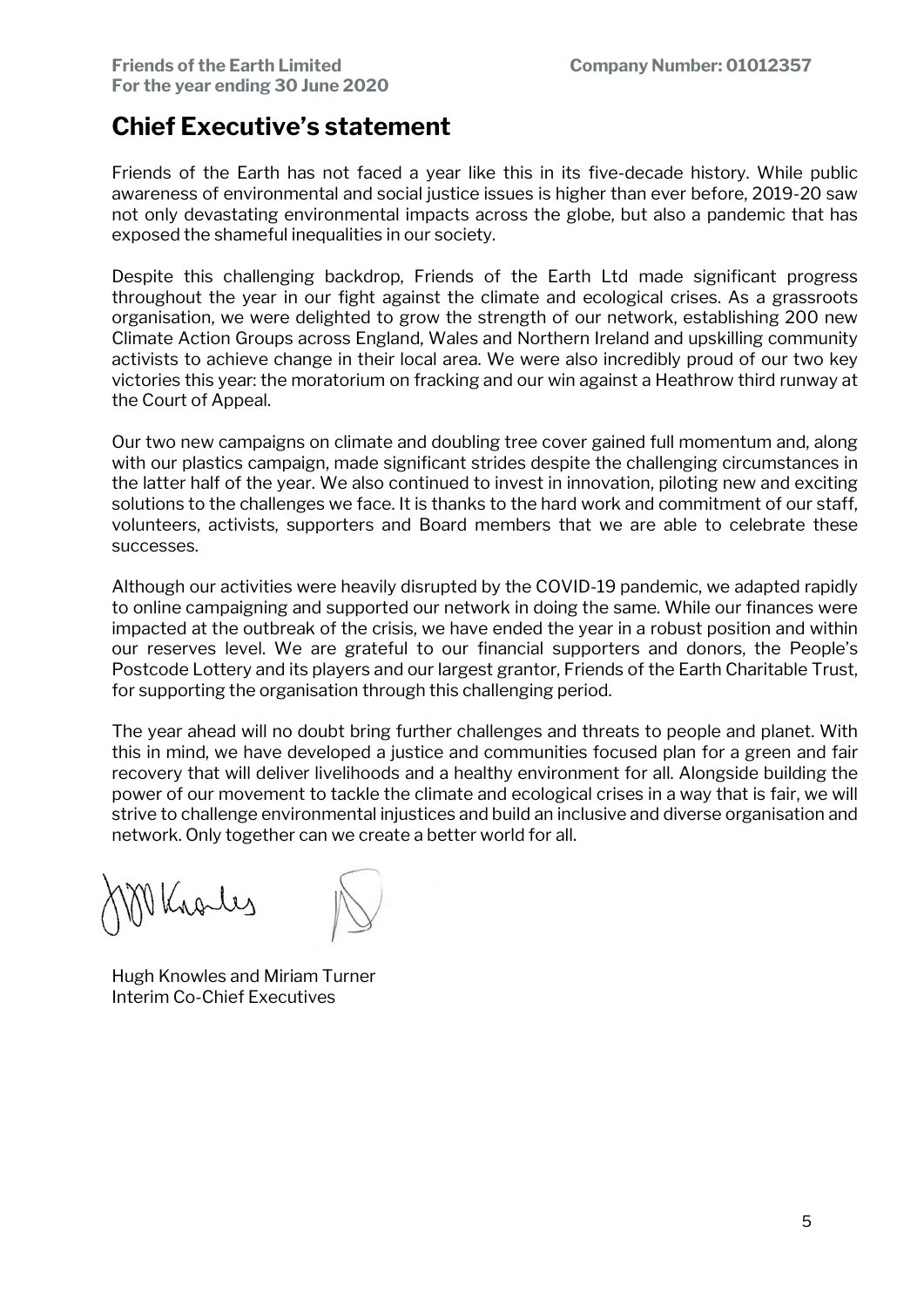## Directors' report

### Our mission and strategy

### Our campaign aims

Securing climate action, doubling tree cover and tackling plastic pollution.

### Our theory of change

Our communities are at the heart of everything we do, and together we are a powerful force for change. This is how we work to create a cleaner, healthier, fairer world for everyone:

Inspire people & raise **Stand alongside:** awareness: Reach new Show change audiences. Support happening. Build a people where they vibrant, healthy & live. Listen. inclusive movement **Build capacity:** Make the ask: Provide insight & Move the landscape knowledge. Bring around politicians. Use rigour & a global political, legal & planning perspective. Train interventions. Lock in the up and create change. tools. **Change the story:** Learn. Repeat what works locally and globally. Join up and amplify. Show a different world is possible and popular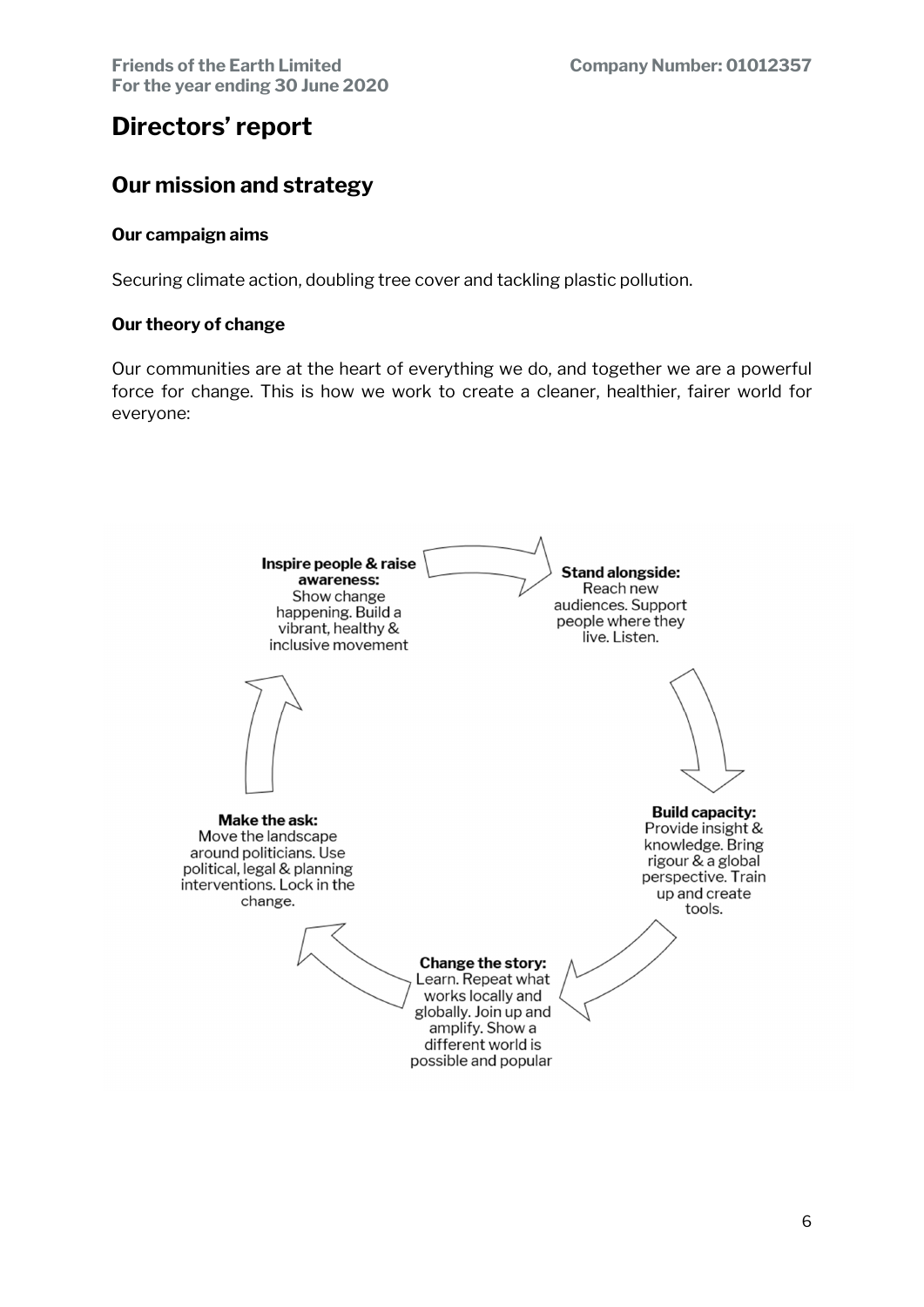### Our achievements in 2019/20

This year we concentrated our efforts on developing our grassroots network and building people power to further our campaign aims. Like all organisations, we have needed to adapt rapidly to the COVID-19 pandemic, pausing much of our campaigning activity to help keep our people and communities safe and to give the government and local authorities space to deal with the health crisis. Our primary focus has been on supporting our network and adapting our plans towards a green and fair recovery.

Without the incredible support of our community groups, activists, supporters and funders, as well as collaboration with the wider movement, our activities and achievements this year would not have been possible.



200 Climate Action Groups



A win at the Court of Appeal in our case against Heathrow expansion



A moratorium on Fracking 236,477 new activists





Over 235,000 signatures on our petition for a UK Climate Action Plan



44 experiments and 5 pilots in our Innovation directorate



325,000 people called on the government to phase out plastic pollution



Almost 12,000 people campaigned against a UK-funded gas extraction project in Mozambique



12 local authorities pledged to double tree cover



157,000 people took at least one online action on climate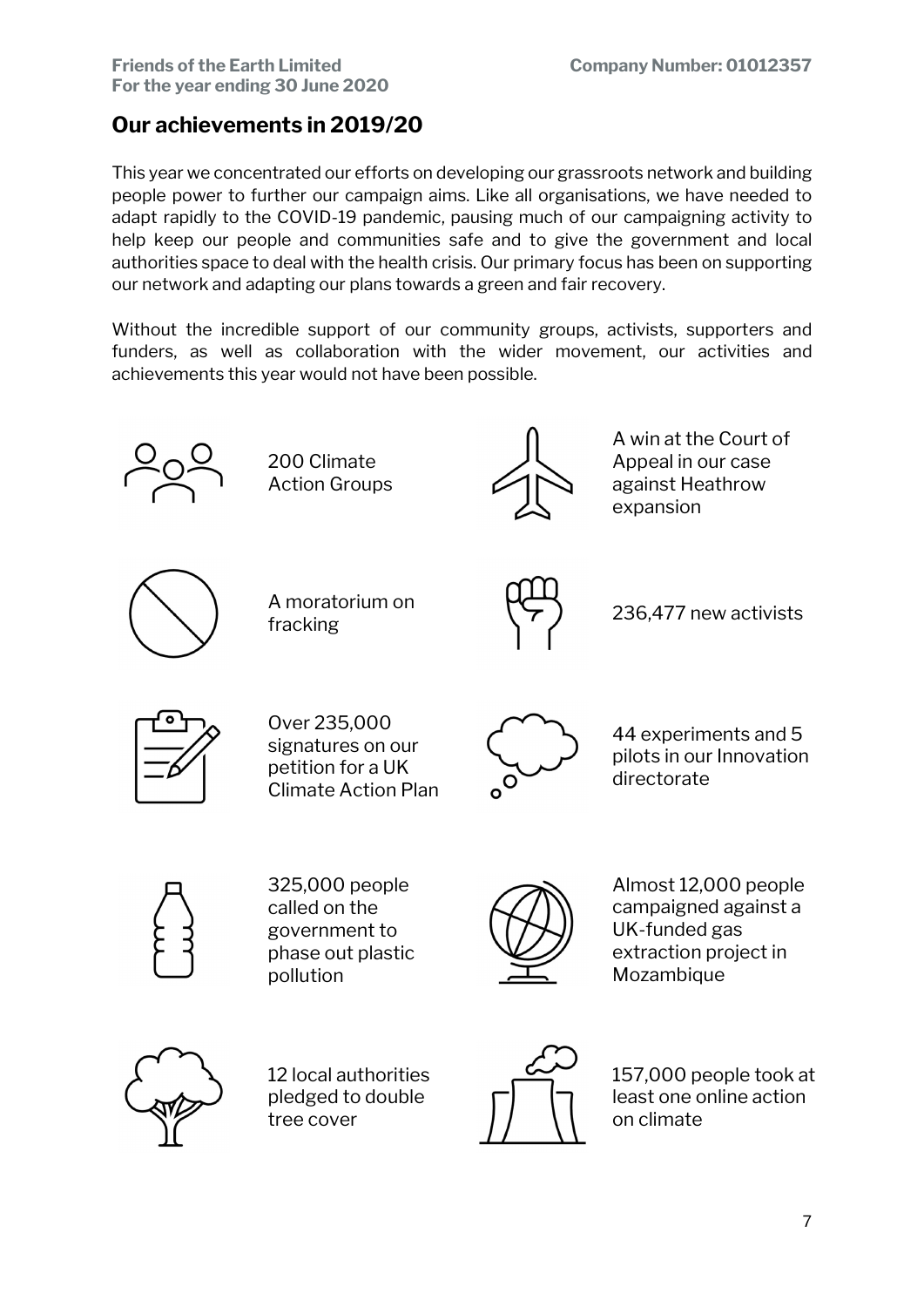### Grassroots mobilisation

We are a grassroots, people powered organisation, and we believe this approach is essential to achieving the transformational change we need to see. Our goal this year was to mobilise communities and the public to take action on the climate emergency.

Over the course of the year, we were extremely proud to develop a network of over 200 Climate Action Groups across England, Wales and Northern Ireland, demonstrating communities' commitment to taking climate action in their area. While much of our work focused on growing this network and providing groups with support and training, many have already begun working with their local authorities to develop Climate Action Plans, and these vital efforts will continue into 2020/21. We also worked hard to support and upskill our existing network of around 120 Friends of the Earth local groups; these groups campaign on local environmental issues that matter to them and contribute to our national campaigns. Although many of our community group events were cancelled due to COVID-19, we launched a new online training programme in response, with 40 sessions delivered between March and July, and shifted to virtual gatherings.

With the climate emergency high in the public's awareness, we were also able to mobilise people on a mass scale with over 280,000 new supporters engaging with us. Many of these also took campaign actions with us, over 230,000 new activists in total, including 157,000 on climate. In order to support our growing movement, we have been scoping a new CRM system, which we hope to begin work on in 2020/21. A promising pilot is ongoing in our Communities and Networks directorate.

While a growing, thriving movement is a very exciting achievement, it must be inclusive and representative of UK society. We are proud of our continuing work with young people through our My World My Home programme (in which 41% of participants have identified as BAME over the course of four years) and our Youth Steering Group. Staff who work with our communities and networks also received anti-racism and oppression lens training this year. Yet there is still a long way to go before Friends of the Earth – its staff, activists and supporters – is the truly diverse movement we would like it to be. We need to listen to, stand alongside and support people and their communities from all walks of life in order to build their power. This will be a key priority for us in 2020/21.

### Climate action

We are facing a climate emergency. At Friends of the Earth, we want to halt climate breakdown and build a fairer, more sustainable world for all. Following the launch of our climate campaign in 2019, our goal this year was to achieve UK-wide public support for our Climate Action Plan, which sets out our bold solutions to the climate crisis.

Our biggest achievements, however, were the result of years of campaigning by us and many others in the movement: the moratorium on fracking in November 2019 and our landmark victory against the Heathrow third runway in February 2020. The government's indefinite ban on fracking in England represented the culmination of over eight years of tireless and courageous campaigning by communities and anti-fracking groups across the UK, including Friends of the Earth. And our historic win against the Heathrow third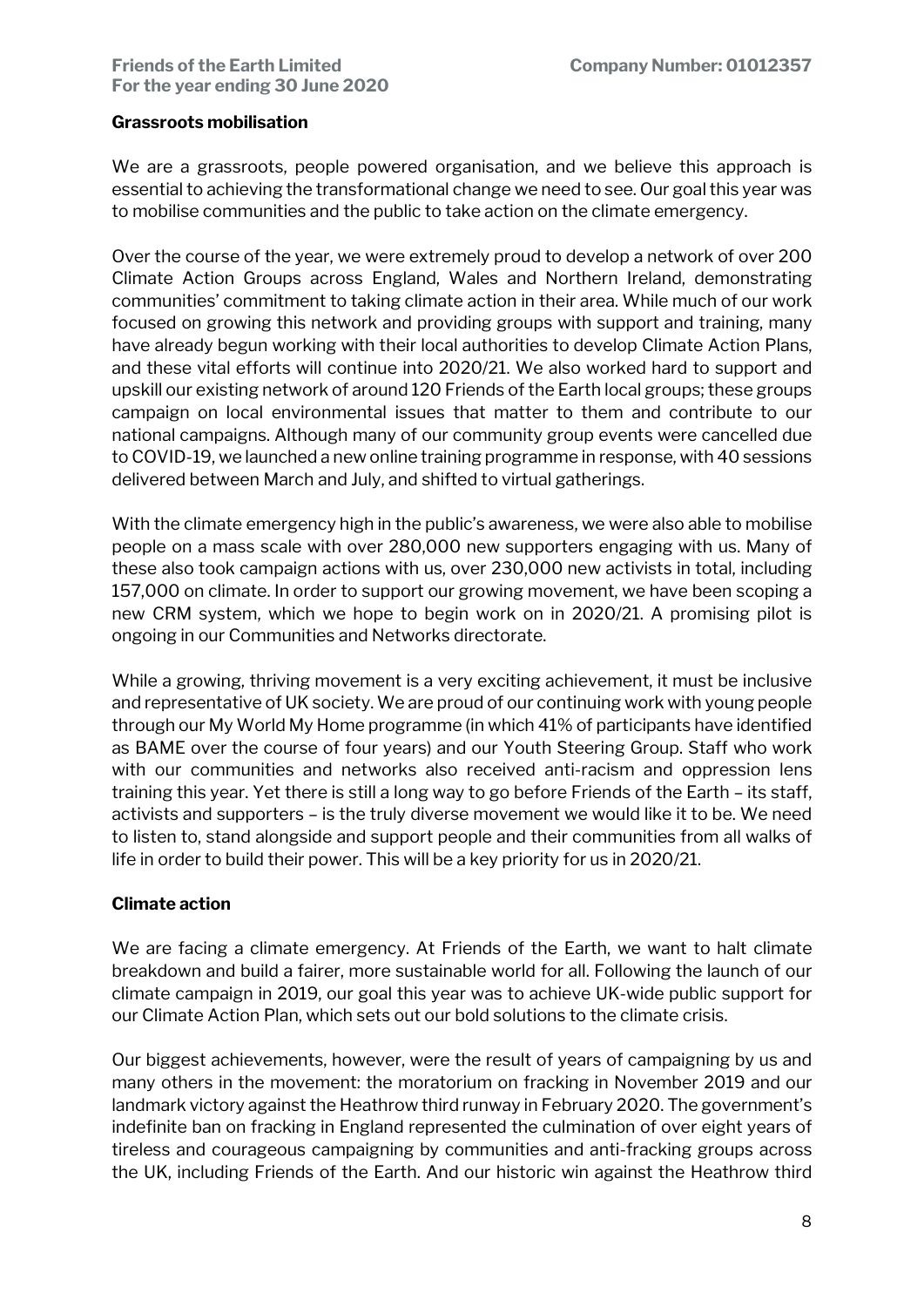runway, which constitutes the first time the government has been found to have acted illegally by not considering the Paris Agreement or the full scale of climate impacts, also relied on the longstanding dedication of local campaigners, supporters and other organisations. These momentous victories are essential in beating climate breakdown, with a significant shift away from dirty fossil fuels and the prevention of further carbon emissions from one of the single largest emitters in the UK. Our legal win also paves the way when it comes to ensuring that the government takes its own climate commitments seriously.

While the pandemic did delay our ability to build support for our Climate Action Plan, we were still able to achieve considerable backing, with around a third of prospective parliamentary candidates signing our #ClimateActionPledge to support policies that address the climate emergency. 109 of these became elected MPs from across the political spectrum. Over 235,000 people also signed our petition calling on the government to adopt our Climate Action Plan. Following the health crisis and the gross socio-economic inequalities it has exposed, we updated our Climate Action Plan to focus on a green and fair recovery and have begun working with our community groups, supporters and two coalitions, Build Back Better and The Climate Coalition, to lobby decision makers on this.

The UK's own shift away from fossil fuels means nothing if the government continues to exploit other countries' natural resources for profit. We therefore also put pressure on the government to stop funding fossil fuels abroad, in particular a new gas extraction project off the coast of Mozambique, with thousands of our supporters lobbying the Secretary of State for International Trade on this issue. In addition, we have put pressure on the government to avoid toxic trade deals and maintain environmental standards in the wake of Brexit, with our open letter to the Department of Trade achieving over 115,000 signatures.

### Tree cover

One invaluable natural climate solution is tree cover. With just 13% of the UK's total land area covered by trees, it is essential that we increase UK forest, drawing down carbon emissions, restoring nature and providing a range of other benefits to the environment, health and wellbeing. This year we therefore set out to obtain UK-wide public support for our call to double tree cover by 2045.

With over 58,000 new supporters taking action with us on trees, 172,000 signatures on our petition demanding a government commitment to double tree cover and 12 local authorities pledging to double tree cover in their area, we achieved growing public support for our campaign, although there is still much work to be done on securing this commitment. We worked with a number of farmers pioneering agroforestry to develop case studies on this essential practice and have worked hard to cultivate allies, persuading large landowners and other key groups such as The Woodland Trust and The National Trust to back stronger targets, either nationally or on their own land.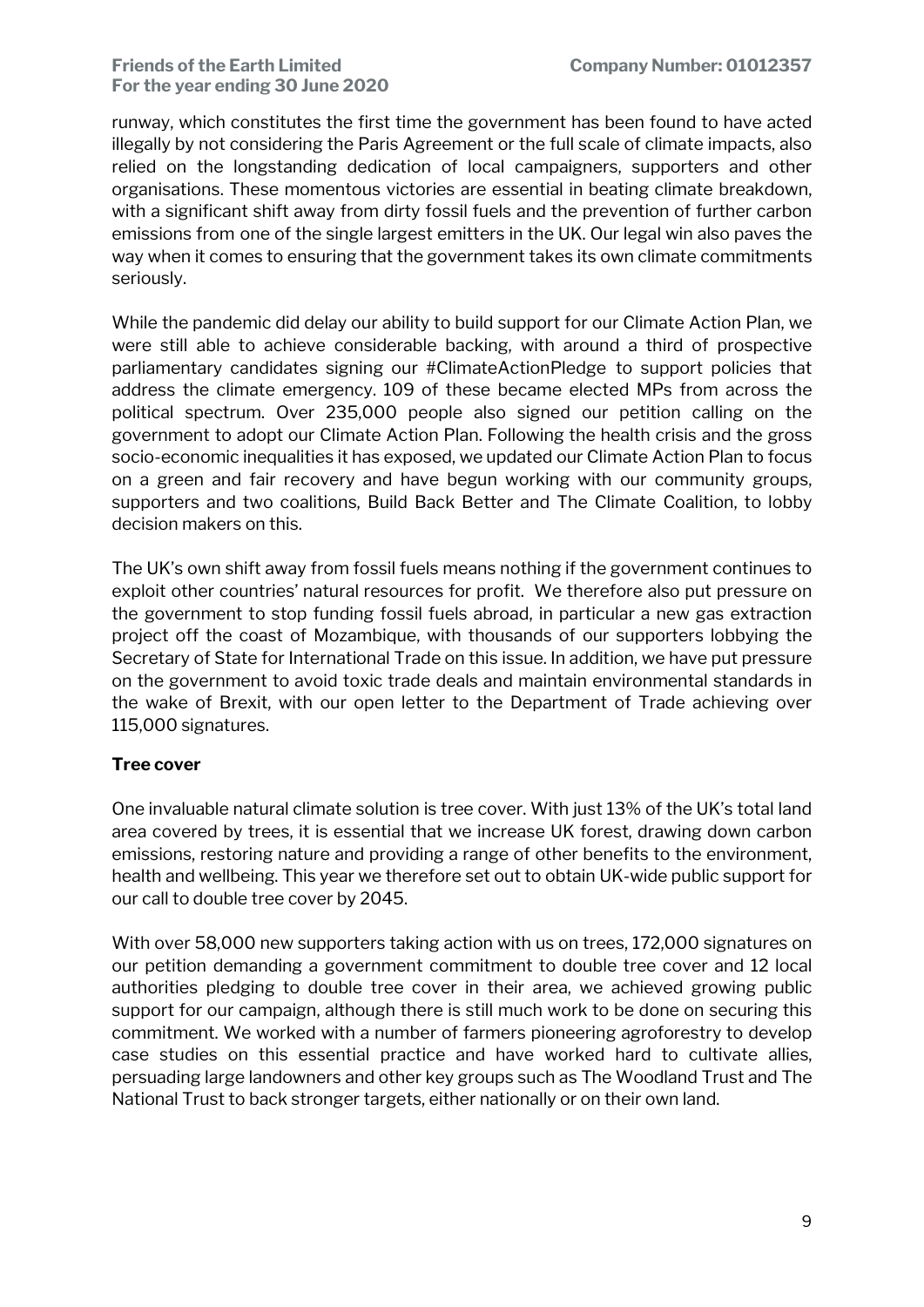The pandemic has hindered our efforts to lobby politicians on doubling UK tree cover but, following the launch of the government's English Trees Strategy consultation, we developed a supporter action in late June pressuring the government to raise the level of ambition, which has since received over 10,000 responses. In 2020/21 we will be looking to launch a broader nature campaign that tackles the ecological emergency and promotes engagement with nature for all.

### Plastic pollution

Friends of the Earth has been tackling plastic pollution for a number of years; not only does plastic production damage our environment, threatening wildlife and spreading toxins, but it also contributes to global warming through its reliance on fossil fuels. Our aim this year was to achieve a significant shift away from non-essential single-use and other polluting plastics.

Public opposition to plastics continued to rise, with 325,000 supporters petitioning the government to phase out plastic pollution and over 51,000 new activists mobilised by our campaign. Our plastics campaign also received over 20 endorsements from NGOs, businesses and faith groups such as Greenpeace, Water UK and the Muslim Council of Britain.

While three student unions launched reusable takeaway tray schemes in partnership with us, our work on reusable plastics with sports stadiums and catering contractors, including Tottenham Hotspur, The Oval and Compass-Levy, was heavily impacted by coronavirus and the cancellation of all sporting events. In general, the shift towards single-use plastics caused by the health crisis has presented significant challenges to tackling plastic pollution. However, over the year we have built support for plastic targets in the Environment Bill and this will be our focus going forwards.

### Innovation

Our Innovation directorate designs and brings to life the next generation of sustainable programmes and initiatives, supporting our campaigns in new and exciting ways. Its goals for the year were to develop a substantial pipeline of hypotheses, experiments and pilots and to increase the number of external collaborators involved in Friends of the Earth's experiments.

With the support of over 120 collaborators, the team's 44 experiments and five pilots addressed a variety of issues relating to collective action around doubling tree cover. This year we also saw the one-year anniversary of the UK's first Postcode Gardener and the scaling of our Own It pilot, a women's peer-to-peer network for greener personal finances.

Although COVID-19 halted progress on our pipeline, in particular because it focused on bringing people together for collective action, we teamed up with Local Trust to develop future scenarios that might result from the crisis, allowing us to build longer-term horizon scanning into our plans.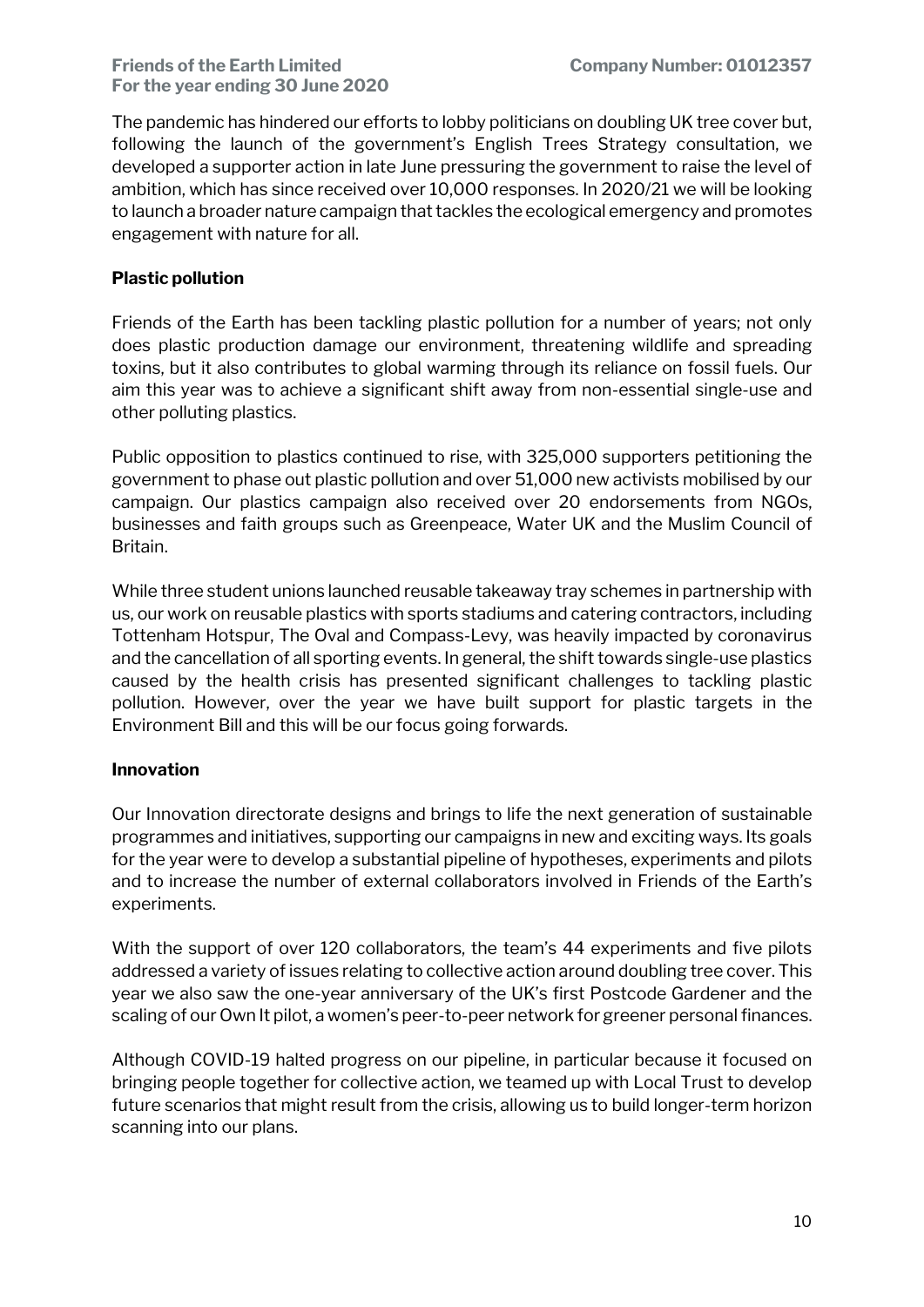### Our plans for 2020/21

Friends of the Earth's unique role in 2020/21 will be to build strength at a local level, enabling the urgent action needed to deliver fair solutions to the climate and ecological emergency.

Building on our achievements from this year, including the growth and strengthening of our grassroots, we have developed a justice and communities focused plan for a green and fair recovery that will deliver livelihoods and a healthy environment for all.

We must stand alongside people and listen, particularly in areas where the right to a healthy environment has been most undermined, where our political impact can be highest, and where we can build broad and diverse connections. We need to support a wide and inclusive range of local communities to build their power and to campaign for solutions through peaceful action.

We aim to:

- Reduce the UK's carbon emissions quickly and fairly through local climate action plans and national interventions.
- Create support for justice-based responses to the ecological crisis.
- Build an inclusive organisation and network.
- Sustain, grow and diversify a movement strong enough to tackle the climate and ecological crises.
- Defend environmental rights and challenge environmental injustices particularly for the worst affected.

In order to achieve our objectives, we must also ensure that our operations and finances are robust, efficient and cost-effective, including developing longer-term fundraising and finance strategies, completing scoping for a new CRM system and improving organisational culture and development opportunities.

In the latter half of the year we will also develop our next five-year strategy, ensuring that Friends of the Earth remains at the forefront of change and progress as we tackle the climate and ecological crises, together.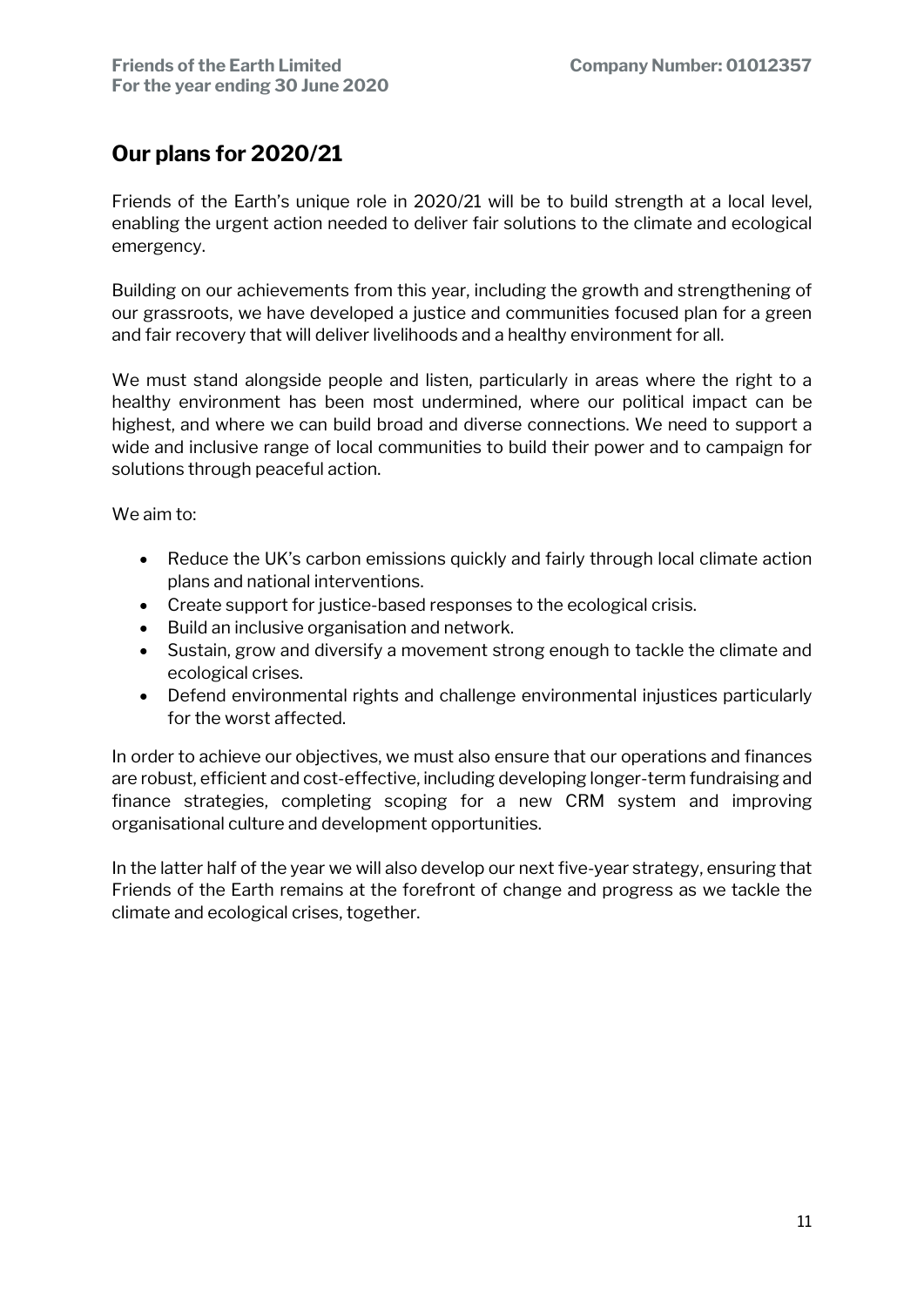### Financial performance

Income is sourced from our many donors and supporters, through participation in the People's Postcode Lottery and from grants for our charitable activities including a grant of £7.5m from Friends of the Earth Charitable Trust. In the year income was £12.7m, an increase of £1.5m on 2019. This was due to funding received from the People's Postcode Lottery increasing by £2.1m as a result of the number of draws during the year.

The COVID-19 pandemic has been a significant disruptor to our activities and the organisation has been working almost exclusively virtually since mid-March to the end of our accounting period. Overall expenditure was £11.5m, a reduction of £2m from last year. Part of this reduction was due to the impact of COVID-19. In the latter quarter of the year the pandemic significantly affected our work, resulting in cancelled events and activities. However, as an organisation we quickly transitioned to provide our supporters and community groups with support, guidance and online connection, ensuring our work to promote a healthy and safe environment continued.

### Reserves

Friends of the Earth aims to hold a General Fund (defined in Note 1 to the accounts) equating to between two and four months of expenditure, in order to protect against and manage the risks to which the organisation is exposed.

For the 2019-20 period, this equated to a range of between £1.8m and £3.6m. As at the end of the period in review, the General Fund is within that range at £2.0m. In consideration of the potential economic challenges ahead due to COVID-19, the organisation has set a prudent budget for the year ahead that is mindful of reserve levels.

The organisation's underlying financial health remains robust and there are plans in place to replenish reserves over the coming financial years.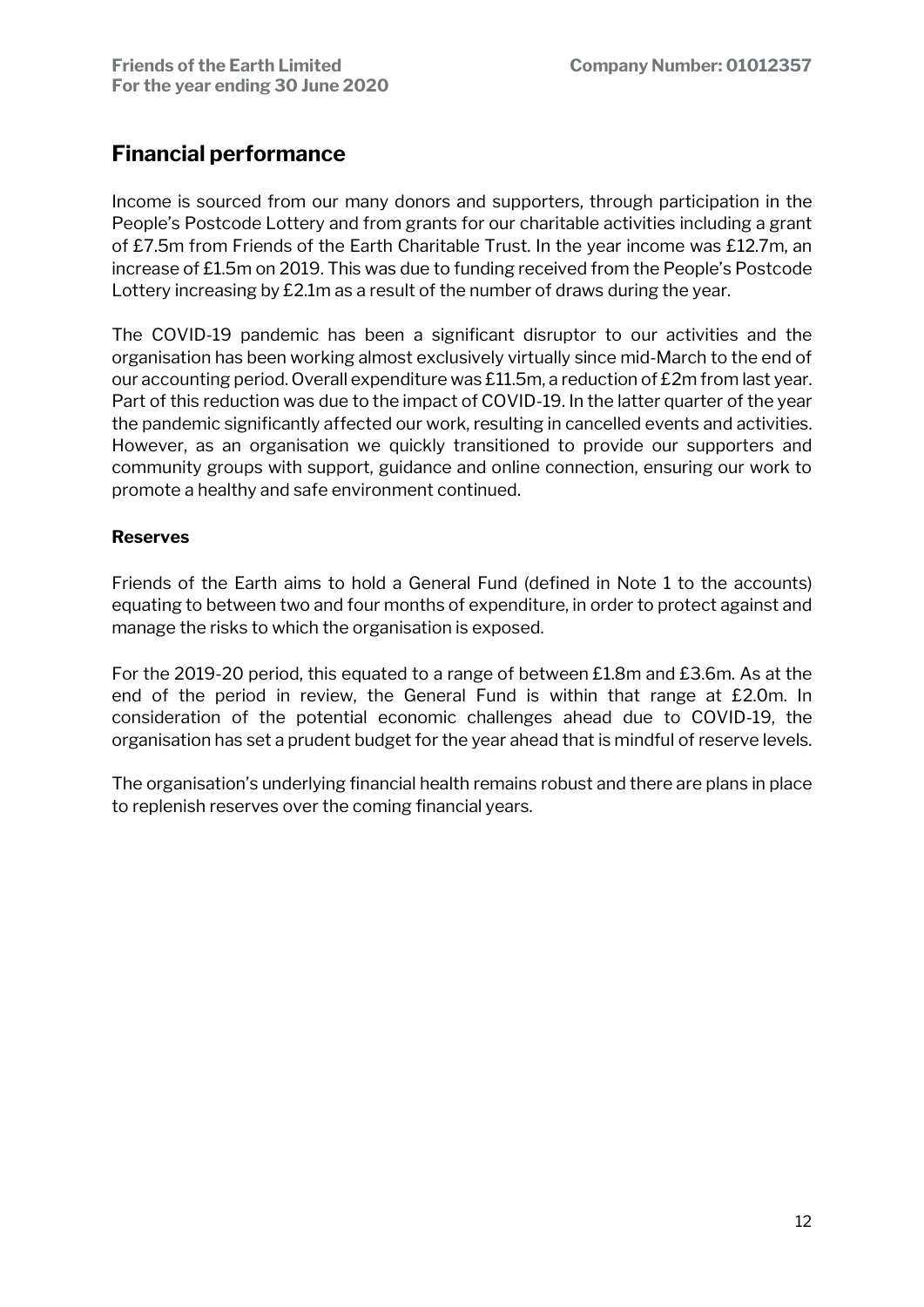### Our people

### Staff and volunteers

Friends of the Earth employs around 170 staff, with offices in London, Belfast, Cardiff, Birmingham, Leeds, Manchester, Bristol and Brighton. Staff costs are detailed in Note 7 to the accounts. The Board meets with representatives of the Union on an annual basis and, together with Trustees of Friends of the Earth Charitable Trust, is in the process of recruiting a new CEO, who will be central to developing our next five-year strategy. Alongside our staff body, we are also indebted to the invaluable service of our volunteers. During the year we said our goodbyes and thanks to Craig Bennett who had been our Chief Executive Officer since 2015 and welcomed Miriam Turner and Hugh Knowles as Interim Co-Chief Executive Officers.

### Gender pay gap

Information on our gender pay gap as of 30 June 2020 can be found below:

### Median

The median gender pay gap (the middle value of hourly rates) for all staff was -3.16%. For full-time staff the gap was -3.15% and for part-time staff it was -11.97%.

#### Mean

The mean gender pay gap (the average hourly rate) for all staff was 0.08%. This improvement was due to a pay review exercise completed in 2018.

### Salary quartile

The proportion of men and women across the four salary quartiles is as follows:

| <b>Quartile</b>              | <b>Female</b> | <b>Male</b> |
|------------------------------|---------------|-------------|
| Lower Quartile               | 59%           | 41%         |
| Lower Middle Quartile        | 60%           | 40%         |
| <b>Upper Middle Quartile</b> | 60%           | 40%         |
| <b>Upper Quartile</b>        | 55%           | 45%         |
| <b>Total</b>                 | 59%           | 41%         |

Friends of the Earth does not award bonuses.

These positive figures are a testament to our commitment to equality and social justice.

### **Activists**

We couldn't achieve what we do without the incredible dedication of our community group members and other activists across England, Wales and Northern Ireland. The Directors sincerely thank and pay tribute to the vital contribution they make; their time, passion and commitment is essential to achieving Friends of the Earth's mission and that of the wider movement.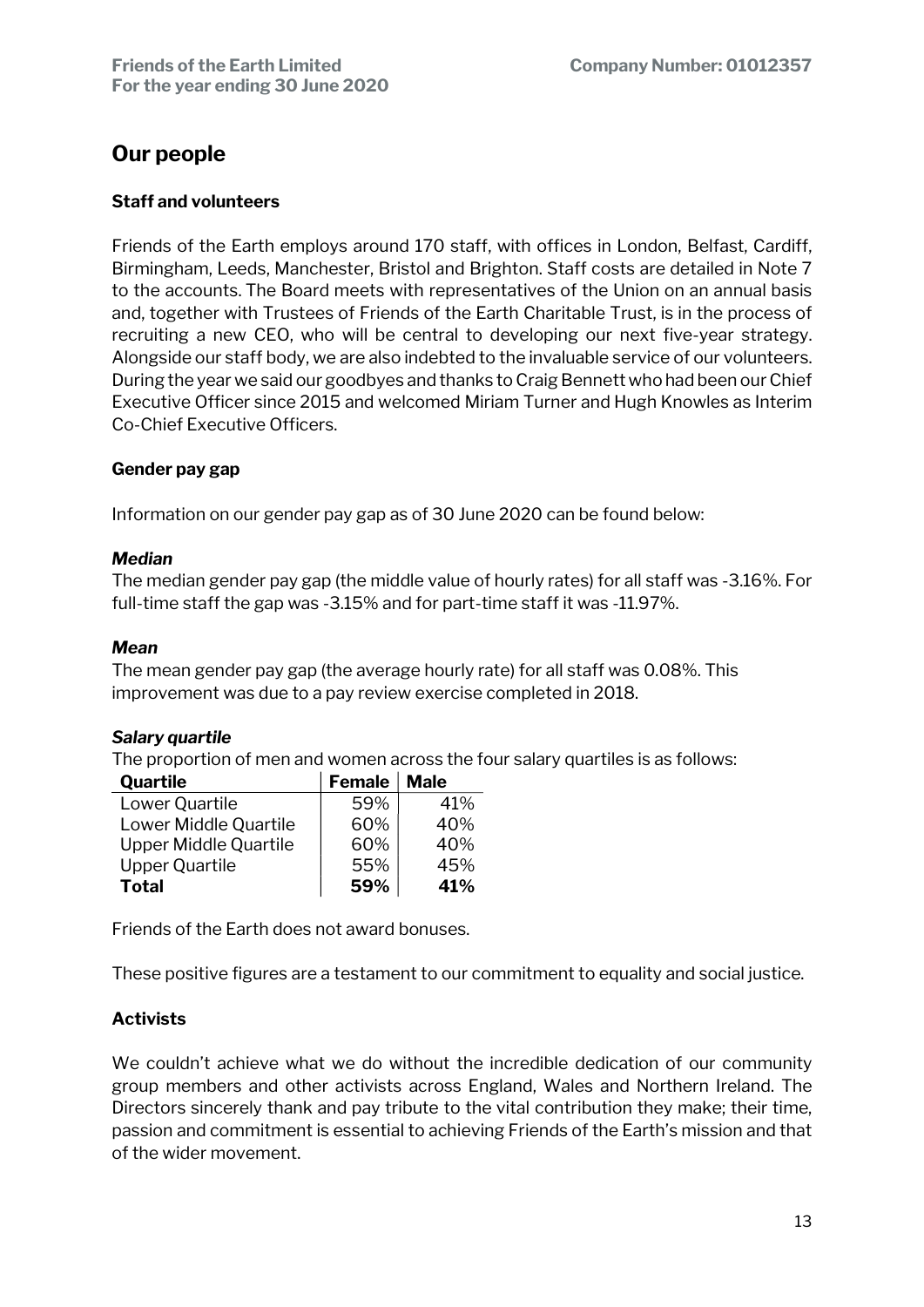### Equality, Diversity & Inclusion

Friends of the Earth is fully committed to championing equality, diversity and inclusion and to continuously learning how to increase the diversity of our people and network, including our Board, staff and volunteers, community activists and supporters.

Over the past few years, we have made progress in several areas, but in all areas we can improve. With this in mind, one of our key objectives in 2020/21 is to create an antiracist organisation and culture for all staff and volunteers.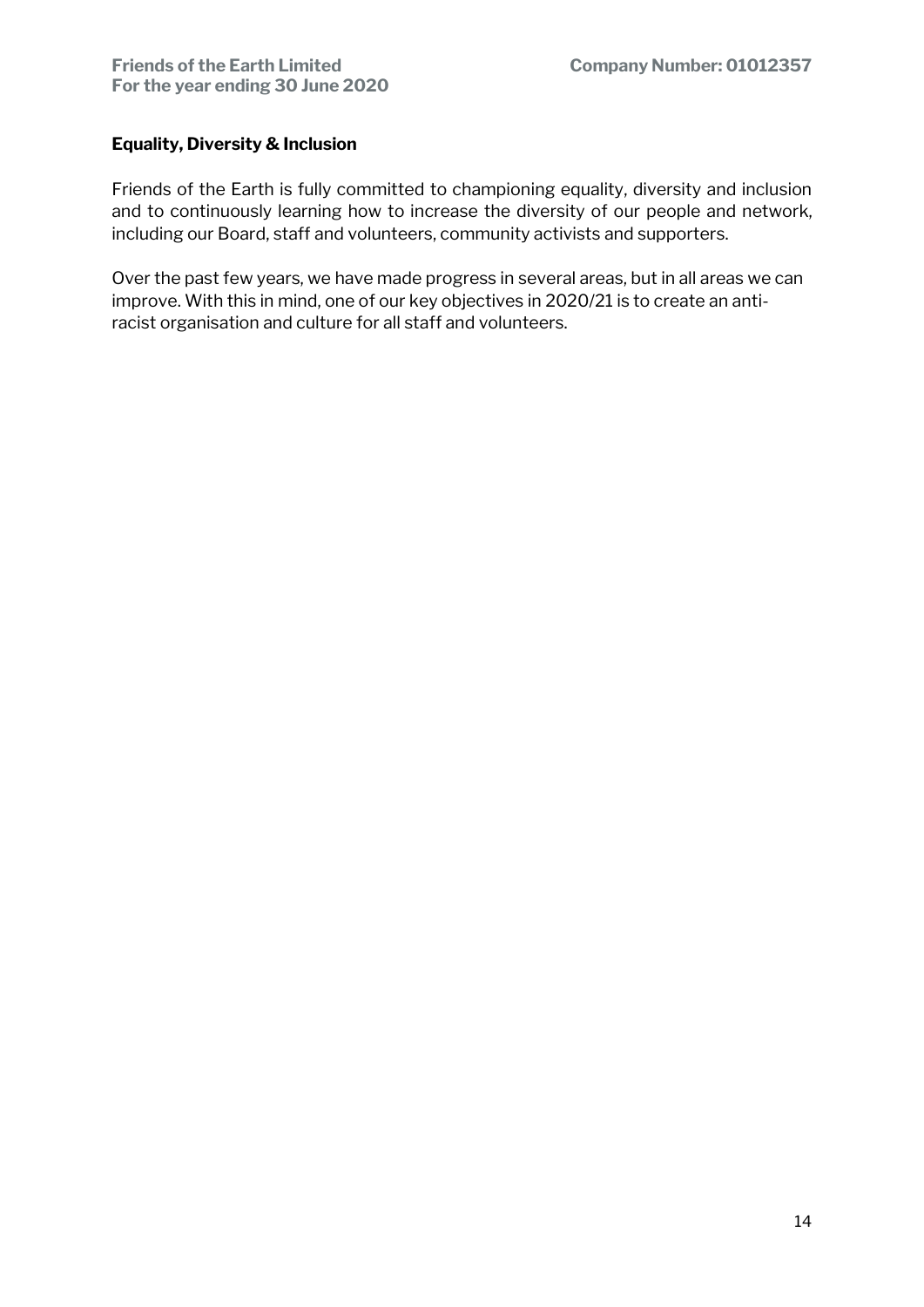## Our policies

### Ethical policies and safeguarding

Friends of the Earth maintains a set of policies designed to ensure high ethical standards in all aspects of our operations. In 2019 we commissioned an external consultant to review our safeguarding policies and procedures. The findings and recommendations in the consultant's report were welcomed by the Board and the Safeguarding Lead on the Senior Leadership Team is managing the process of implementing the recommendations, including an updated suite of policies, training for staff and Board members and guidance for our community groups. This year we have also updated our grievance policy and introduced policies on whistleblowing and staff conflicts of interest, including gifts and hospitality.

### Environmental policies

Friends of the Earth is committed to practising what we preach. Alongside our Cycle to Work scheme, our Climate Perks policy, introduced in July 2019, provides staff with up to two days of paid annual leave per year if they opt for more carbon friendly travel options when on holiday. Other environmental policies include our travel policy, which encourages active travel and prohibits short haul flights unless the carbon emissions are demonstrably lower than other modes of transport, and our policy that our offices use 100% renewable energy. We seek out sustainable and ethical suppliers and plan to update our procurement policy in 2020/21.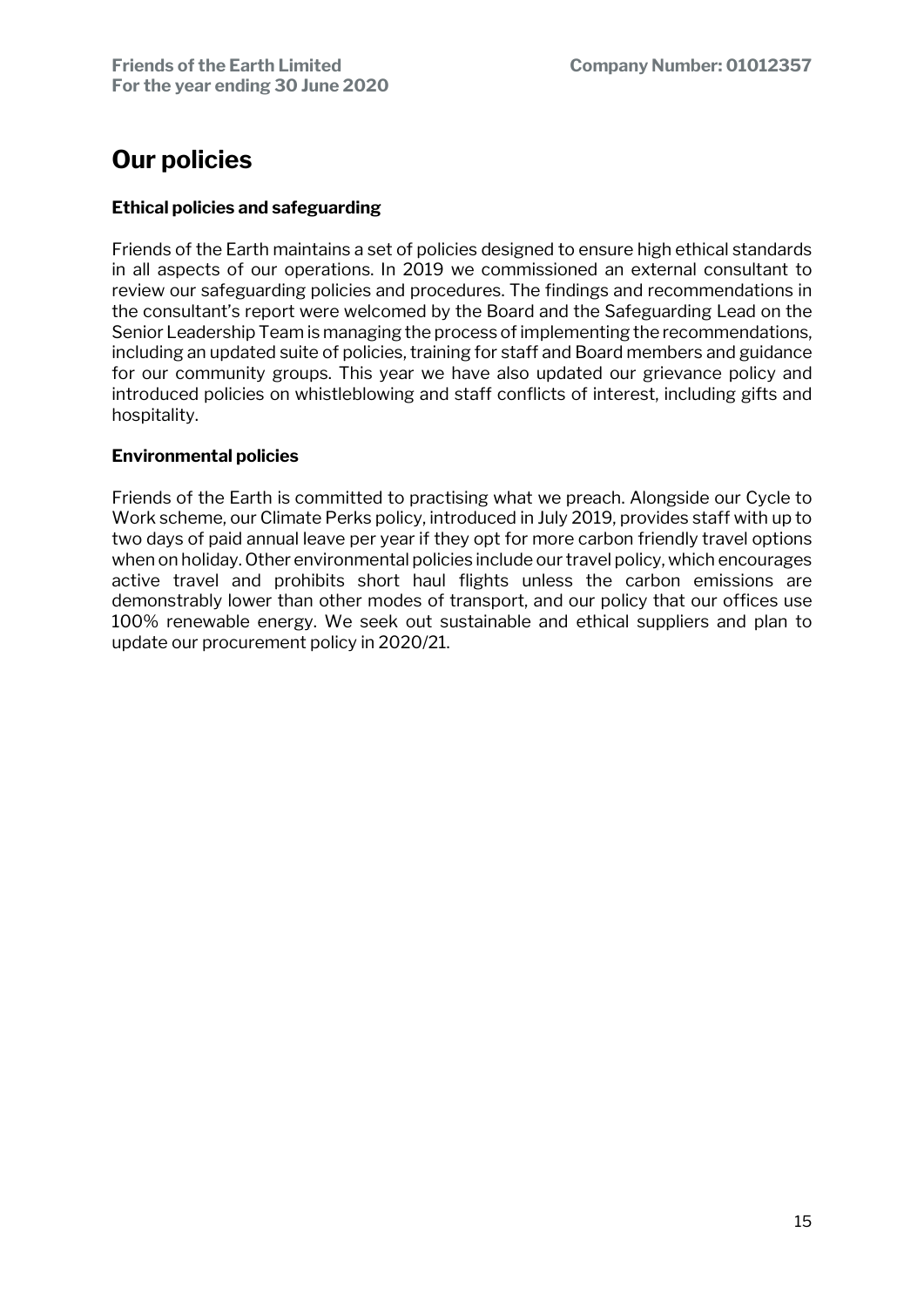## Governance

#### Structure, governance and management

Friends of the Earth comprises two separate legal entities operating under a regulated dual structure arrangement. Friends of the Earth Limited, a not-for-profit company limited by guarantee, undertakes all campaigning and activism and is responsible for people, finance and operations. During the year, Friends of the Earth Limited applied for and received grants for its charitable activities from Friends of the Earth Charitable Trust, a registered charity with independent trustees. Friends of the Earth Charitable Trust raises charitable funds and provides grants to organisations for charitable activities that further its objectives, including Friends of the Earth Limited. The two entities share staff, certain resources and the brand, allowing both organisations to achieve their objectives in a costeffective manner.

Directors are privileged to serve a company that is part of a local to global environmental movement and in particular value the historic and ongoing importance of local groups, as well as our new Climate Action Groups. The Board normally meets five times a year and has as its principal roles determining mission, values and strategy and monitoring organisational performance and prudent finances. The Chair of the Board is responsible for line managing the Chief Executive Officer.

Directors typically serve two three-year terms and during their tenure are also company members. Board recruitment is undertaken in accordance with the articles of association and the recruitment policy of the Board as determined from time to time and subject to the articles. The policy recognises the Board's accountability to our local groups, member supporters, financial supporters, activists and all other stakeholders of the company. The Board also engages with our local groups through events, bi-yearly updates and the Chair's email account.

The Board seeks to ensure that the composition of the Board reflects the necessary skills and experience, national and regional residence and our commitment to increasing diversity at all levels of Friends of the Earth. The Board was delighted to welcome two new Board members, John Collins and Eva Neitzert, in May 2020. Chris Church and Anne Schiffer's terms ended in July 2020 and the Board warmly thanks them for their service to the organisation.

### Risk management

The Directors have considered the major risks to which the company is exposed and confirm that systems have been established to mitigate those risks. This review, carried out by the Directors and senior staff, has identified that there are currently no significant risks that require urgent remedial action outside the company's normal systems and procedures. Directors consider risks and mitigating actions on a quarterly basis.

### Directors' responsibilities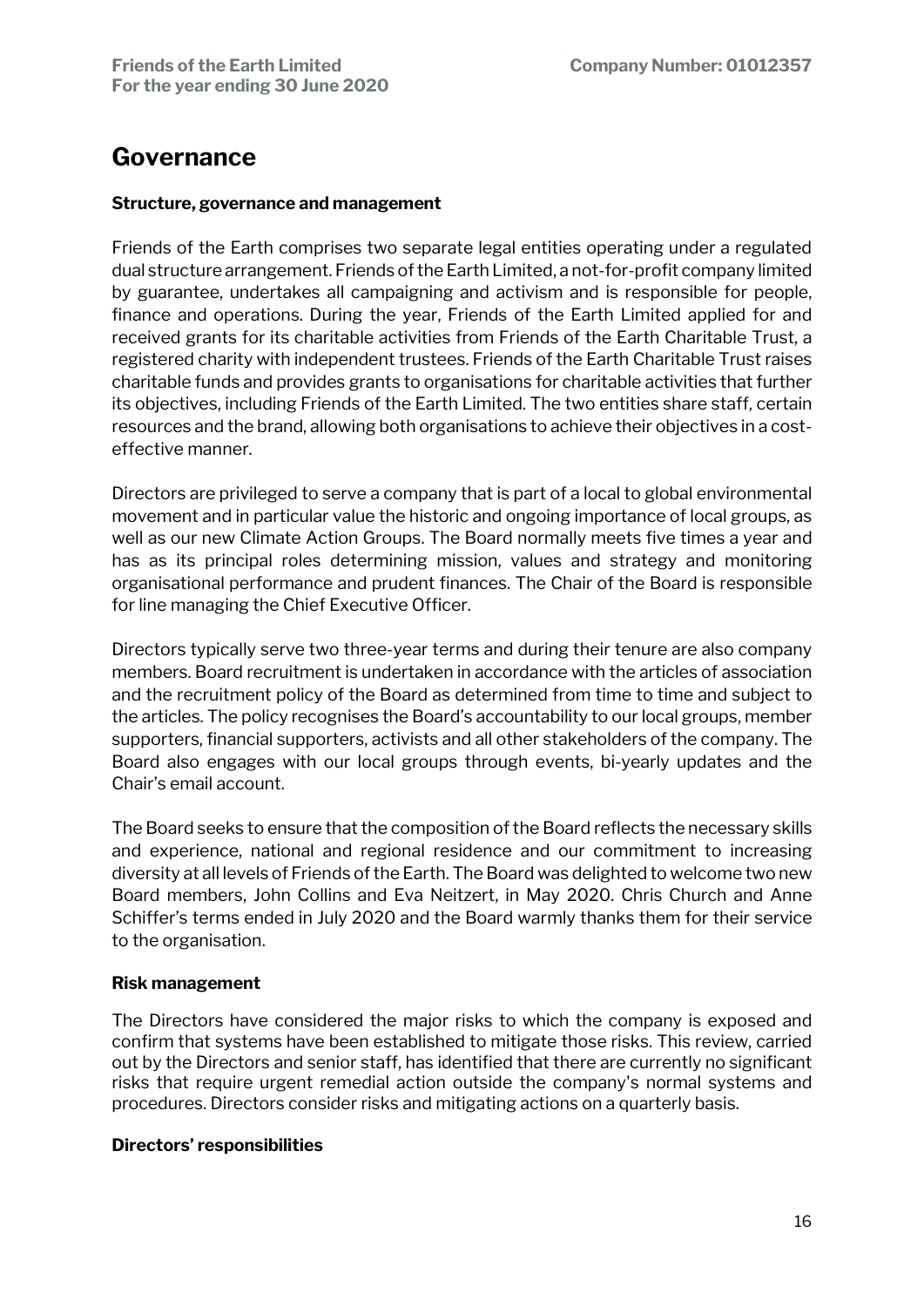The Directors are responsible for preparing the Directors' Report and the financial statements in accordance with applicable law and regulations. Company law requires the Directors to prepare financial statements for each financial year. Under that law the Directors have elected to prepare the financial statements in accordance with United Kingdom Generally Accepted Accounting Practice (United Kingdom Accounting Standards and applicable law). Under company law, the Directors must not approve the financial statements unless they are satisfied that they give a true and fair view of the state of affairs of the company and of the profit or loss of the company for that period. In preparing these financial statements, the Directors are required to:

- select suitable accounting policies and then apply them consistently.
- make judgments and accounting estimates that are reasonable and prudent.
- prepare the financial statements on the going-concern basis unless it is inappropriate to presume that the company will continue in business.

The Directors are responsible for keeping adequate accounting records that are sufficient to show and explain the company's transactions and disclose with reasonable accuracy at any time the financial position of the company and enable them to ensure that the financial statements comply with the Companies Act 2006. They are also responsible for safeguarding the assets of the company and hence for taking reasonable steps for the prevention and detection of fraud and other irregularities.

### Auditors

Haysmacintyre have indicated their willingness to continue in office and offer themselves for re-appointment in accordance with the Companies Act 2006.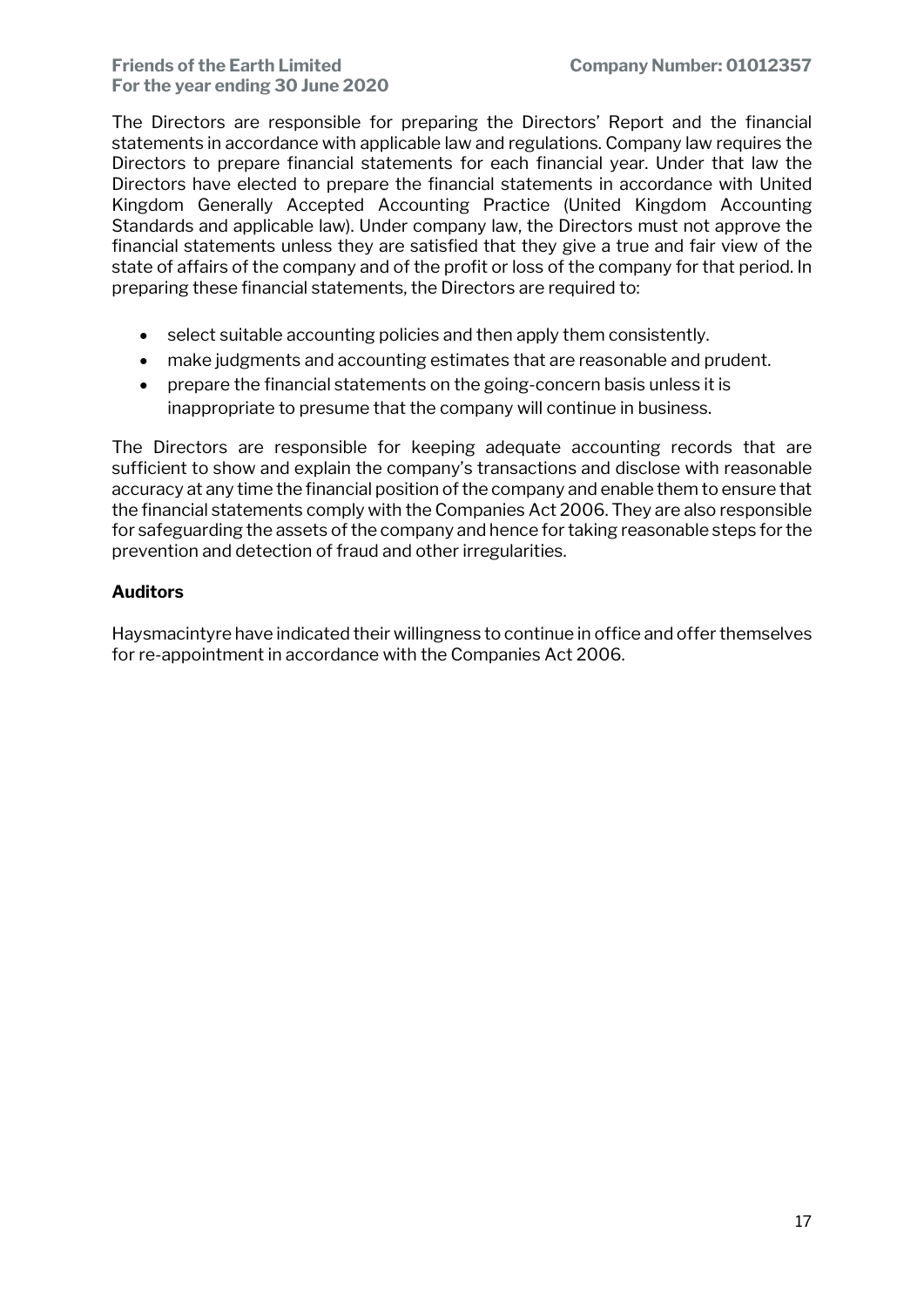### Legal and administrative information

Company Registration Number: 01012357

Friends of the Earth Limited is a company limited by guarantee, not having a share capital and is governed by its memorandum and articles of association.

| Registered office: | The Printworks, 1st Floor,<br>139 Clapham Road, London<br>SW9 OHP |
|--------------------|-------------------------------------------------------------------|
|                    |                                                                   |

The Directors of the company are responsible for the governance, strategic direction and oversight of the management of Friends of the Earth. The Directors who held office during and shortly after the financial year were:

| F Butler                               |                                                       |
|----------------------------------------|-------------------------------------------------------|
| C Church (resigned 3 July 2020)        |                                                       |
| J Collins (appointed 15 May 2020)      |                                                       |
| G K Malhi (appointed 6 September 2019) |                                                       |
| E Neitzert (appointed 15 May 2020)     |                                                       |
| D K Polley                             |                                                       |
| A K Rashid                             |                                                       |
| A Schiffer (resigned 3 July 2020)      |                                                       |
| M J Wright                             |                                                       |
| <b>Chief Executive Officer:</b>        | C Bennett (resigned 7 February 2020)                  |
|                                        | H Knowles & M Turner (appointed 8 February 2020)      |
| Company Secretary:                     | D Youmans (appointed 4 July 2019, resigned 7 February |
|                                        | 2020)                                                 |
|                                        | K Bowden (appointed 7 February 2020)                  |

The day-to-day management is delegated to the Interim Co-Chief Executive Officers (H Knowles and M Turner), the Senior Leadership Team (made up of employees selected for their expertise in the various activities of the organisation) and the company's other staff.

### Principal advisers

| <b>Registered Auditors:</b>  | Bankers:                          |
|------------------------------|-----------------------------------|
| Haysmacintyre LLP            | Co-operative Bank                 |
| <b>Chartered Accountants</b> | <b>Manchester Business Centre</b> |
| 10 Queen Street Place        | 1 Balloon Street                  |
| London, EC4R 1AG             | Manchester M60 4EP                |

Approved by the Directors on 20 November 2020 and signed on behalf of the Board,

[Frances Butler](https://haysmacintyre.eu1.documents.adobe.com/verifier?tx=CBJCHBCAABAAP_XzV2v9b122WssvjBQ1Om6pnvYe57C0)

### F Butler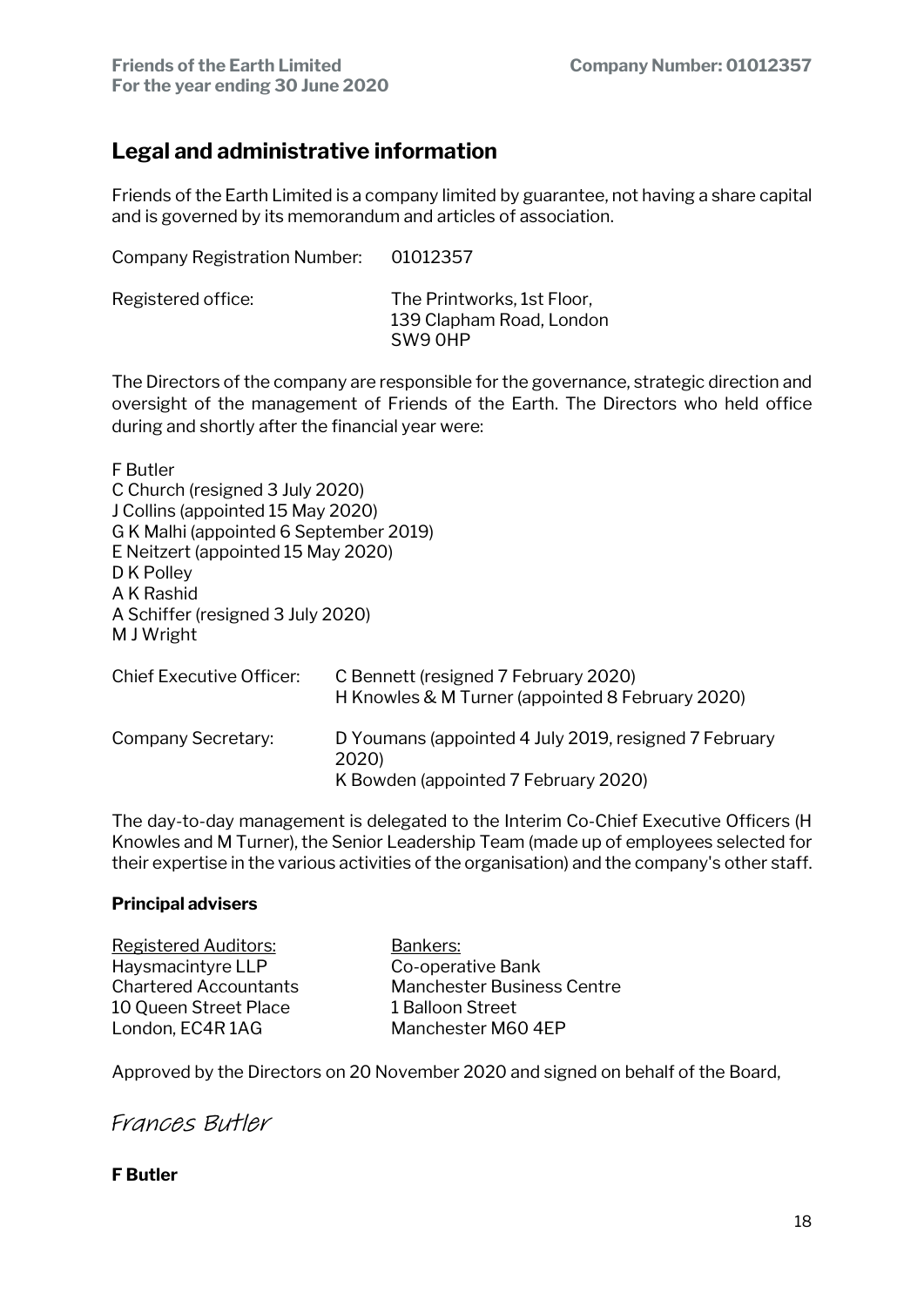# **Chair**

## Independent Auditors Report to the Members of Friends of the Earth Limited

### **Opinion**

We have audited the financial statements of Friends of the Earth Limited (the 'company') for the year ended 30 June 2020 which comprise the Profit and Loss Account, Statement of Total Recognised Gains and Losses, Balance Sheet and related notes including a summary of significant accounting policies. The financial reporting framework that has been applied in their preparation is applicable law and United Kingdom Accounting Standards, including Financial Reporting Standard 102, the Financial Reporting Standard applicable in the UK and Republic of Ireland (United Kingdom Generally Accepted Accounting Practice).

In our opinion, the financial statements:

- give a true and fair view of the state of the company's affairs as at 30 June 2020 and of its surplus for the year then ended.
- have been properly prepared in accordance with United Kingdom Generally Accepted Accounting Practice; and
- have been prepared in accordance with the requirements of the Companies Act 2006.

### Basis for opinion

We conducted our audit in accordance with International Standards on Auditing (UK) (ISAs (UK)) and applicable law. Our responsibilities under those standards are further described in the Auditor's responsibilities for the audit of the financial statements section of our report. We are independent of the company in accordance with the ethical requirements that are relevant to our audit of the financial statements in the UK, including the FRC's Ethical Standard, and we have fulfilled our other ethical responsibilities in accordance with these requirements. We believe that the audit evidence we have obtained is sufficient and appropriate to provide a basis for our opinion.

### Conclusions relating to going concern

We have nothing to report in respect of the following matters in relation to which the ISAs (UK) require us to report to you where:

- the Directors' use of the going concern basis of accounting in the preparation of the financial statements is not appropriate; or
- the Directors have not disclosed in the financial statements any identified material uncertainties that may cast significant doubt about the company's ability to continue to adopt the going concern basis of accounting for a period of at least twelve months from the date when the financial statements are authorised for issue.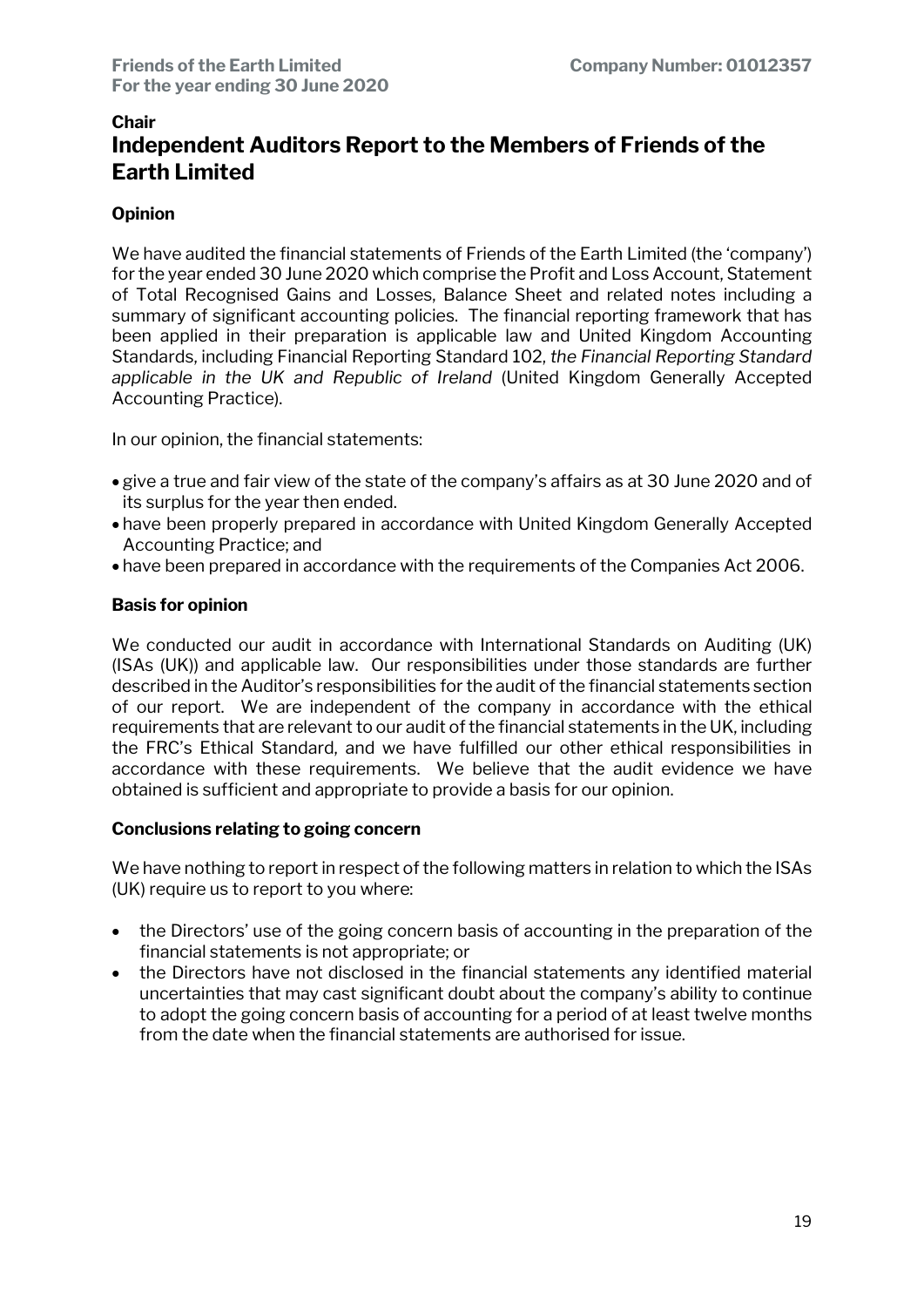### Independent Auditors Report to the Members of Friends of the Earth Limited – cont.

### Other information

The Directors are responsible for the other information. The other information comprises the information included in the annual report, other than the financial statements and our auditor's report thereon. Our opinion on the financial statements does not cover the other information and, except to the extent otherwise explicitly stated in our report, we do not express any form of assurance conclusion thereon. In connection with our audit of the financial statements, our responsibility is to read the other information and, in doing so, consider whether the other information is materially inconsistent with the financial statements or our knowledge obtained in the audit or otherwise appears to be materially misstated. If we identify such material inconsistencies or apparent material misstatements, we are required to determine whether there is a material misstatement in the financial statements or a material misstatement of the other information. If, based on the work we have performed, we conclude that there is a material misstatement of this other information, we are required to report that fact. We have nothing to report in this regard.

### Opinions on other matters prescribed by the Companies Act 2006

In our opinion, based on the work undertaken in the course of the audit:

- the information given in the Directors' report for the financial year for which the financial statements are prepared is consistent with the financial statements; and
- the Directors' report has been prepared in accordance with applicable legal requirements.

### Matters on which we are required to report by exception

In the light of the knowledge and understanding of the company and its environment obtained in the course of the audit, we have not identified material misstatements in the Directors' report.

We have nothing to report in respect of the following matters in relation to which the Companies Act 2006 requires us to report to you if, in our opinion:

- adequate accounting records have not been kept, or returns adequate for our audit have not been received from branches not visited by us; or
- the financial statements are not in agreement with the accounting records and returns; or
- certain disclosures of Directors' remuneration specified by law are not made; or
- we have not received all the information and explanations we require for our audit; or
- the Directors were not entitled to prepare the financial statements in accordance with the small companies' regime and take advantage of the small companies' exemptions in preparing the Directors' report and from the requirement to prepare a strategic report.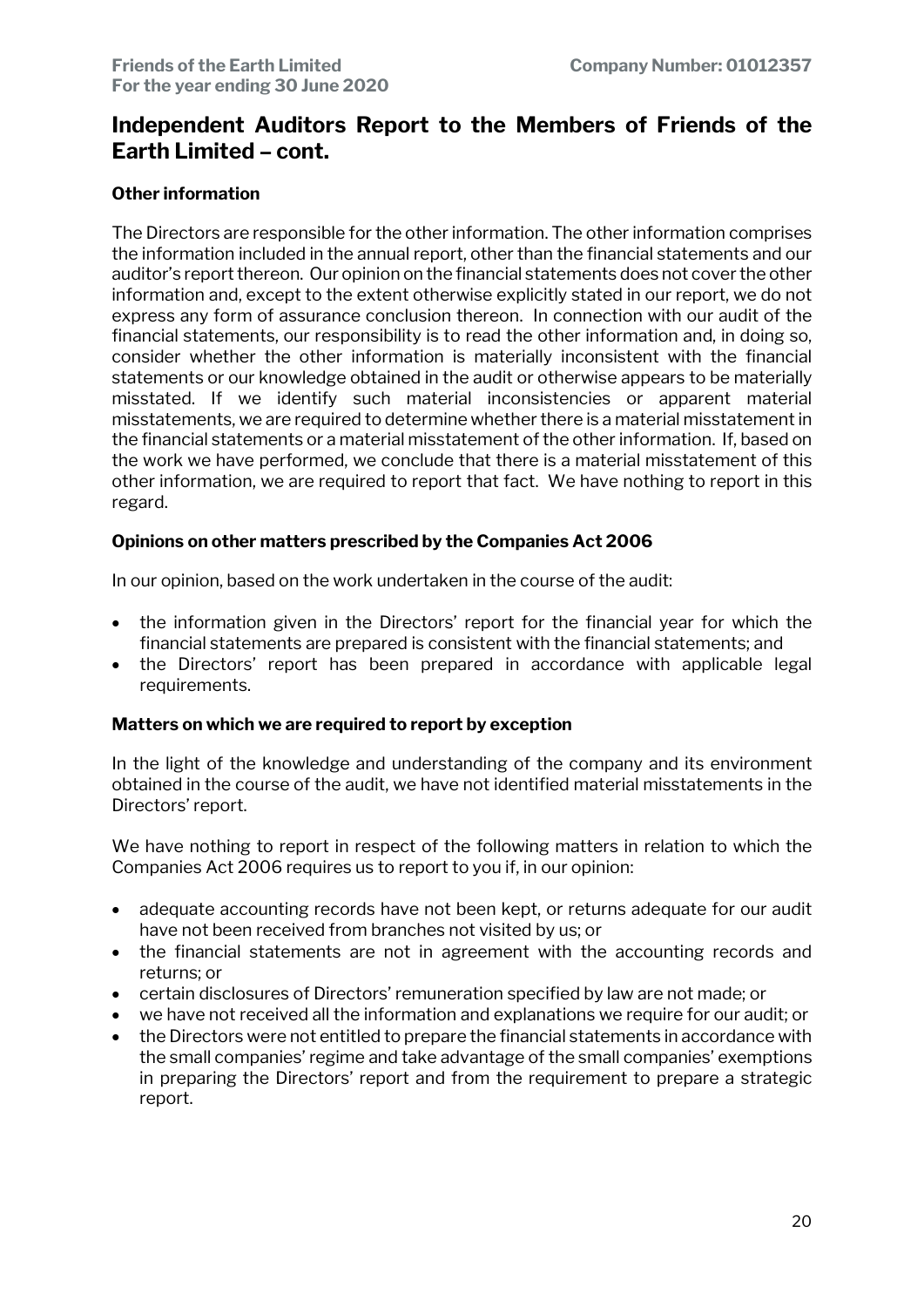### Independent Auditors Report to the Members of Friends of the Earth Limited – cont.

### Responsibilities of Directors

As explained more fully in the Directors' responsibilities statement set out on page 6, the Directors are responsible for the preparation of the financial statements and for being satisfied that they give a true and fair view, and for such internal control as the Directors determine is necessary to enable the preparation of financial statements that are free from material misstatement, whether due to fraud or error.

In preparing the financial statements, the Directors are responsible for assessing the company's ability to continue as a going concern, disclosing, as applicable, matters related to going concern and using the going concern basis of accounting unless the Directors either intend to liquidate the company or to cease operations, or have no realistic alternative but to do so.

### Auditor's responsibilities for the audit of the financial statements

Our objectives are to obtain reasonable assurance about whether the financial statements as a whole are free from material misstatement, whether due to fraud or error, and to issue an auditor's report that includes our opinion. Reasonable assurance is a high level of assurance, but is not a guarantee that an audit conducted in accordance with ISAs (UK) will always detect a material misstatement when it exists. Misstatements can arise from fraud or error and are considered material if, individually or in the aggregate, they could reasonably be expected to influence the economic decisions of users taken on the basis of these financial statements.

A further description of our responsibilities for the audit of the financial statements is located on the Financial Reporting Council's website at www.frc.org.uk/auditorsresponsibilities. This description forms part of our auditor's report.

### Use of Our Report

This report is made solely to the company's members, as a body, in accordance with Chapter 3 of Part 16 of the Companies Act 2006. Our audit work has been undertaken so that we might state to the company's members those matters we are required to state to them in an Auditor's report and for no other purpose. To the fullest extent permitted by law, we do not accept or assume responsibility to anyone other than the company and the company's members as a body, for our audit work, for this report, or for the opinions we have formed.

Adam Halsey (Senior Statutory Auditor) For and on behalf of Haysmacintyre LLP, Statutory Auditors 20 November 2020 EC4R 1AG

 10 Queen Street place London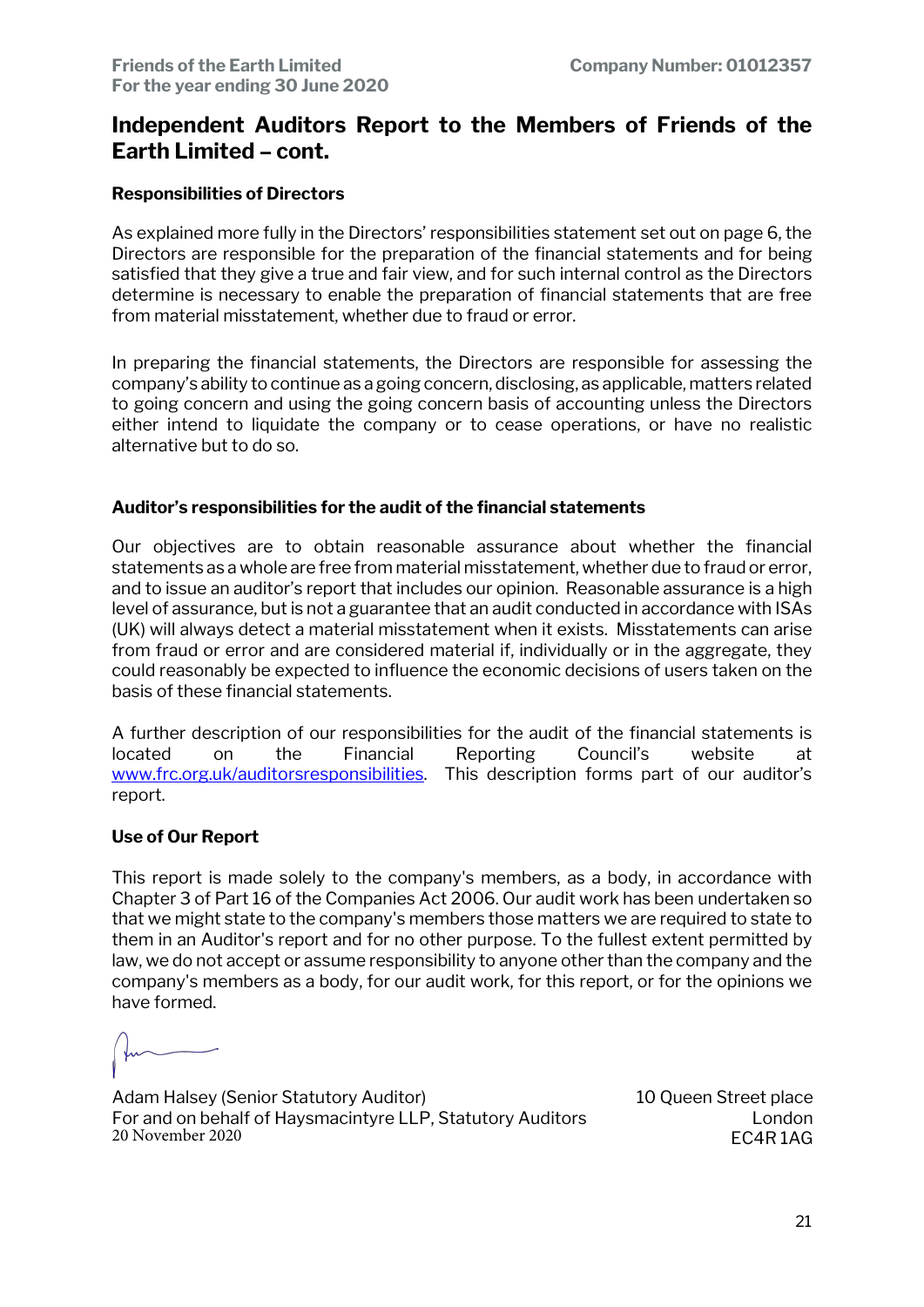## Statement of Comprehensive Income and Retained Earnings for the year ending 30<sup>th</sup> June 2020

|                                                 |                | 2020       | 2019          |
|-------------------------------------------------|----------------|------------|---------------|
| <b>Income</b>                                   | <b>Notes</b>   | £          | £             |
| <b>Supporter Contributions</b>                  | $\overline{2}$ | 1,270,013  | 1,286,035     |
| Gross profit on trading                         | 3              |            | 4,095         |
| <b>Grants Received</b>                          | 4              | 7,913,329  | 8,486,642     |
| Other                                           | 5              | 3,544,323  | 1,448,153     |
| <b>Total Income</b>                             |                | 12,727,665 | 11,224,925    |
| <b>Expenditure</b>                              |                |            |               |
| <b>Supporter Recruitment</b>                    |                | 658,705    | 758,583       |
| Campaigning & Activism                          |                | 9,177,753  | 9,735,529     |
| Grants                                          |                | 1,256,524  | 2,414,666     |
| Fundraising                                     |                | 266,334    | 351,877       |
| Management & administration                     |                | 115,999    | 223,666       |
| <b>Total expenditure</b>                        | 6              | 11,475,315 | 13,484,321    |
|                                                 |                |            |               |
| Net surplus / (deficit) for the year before tax |                | 1,252,349  | (2,259,396)   |
| Taxation charges                                | 15             | 880        | 6,061         |
| Net surplus / (deficit) for the year after tax  |                | 1,251,469  | (2, 253, 335) |
| Accumulated surplus at beginning of year        |                | 791,268    | 3,044,604     |
| Accumulated surplus at end of year              |                | 2,042,737  | 791,269       |

 $\overline{\phantom{a}}$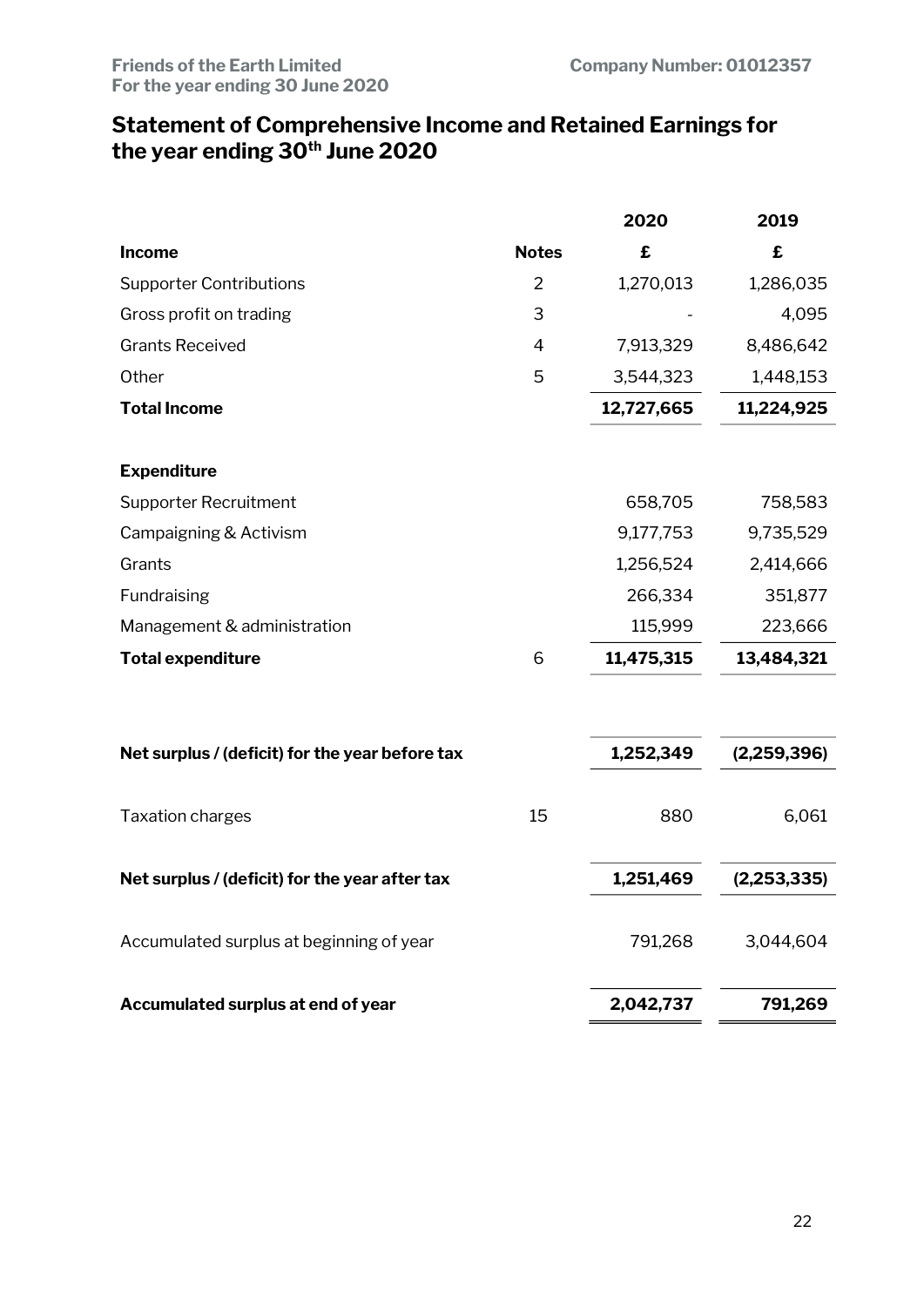### Balance Sheet as at 30<sup>th</sup> June 2020

|                                             |              | 2020        | 2019        |
|---------------------------------------------|--------------|-------------|-------------|
|                                             | <b>Notes</b> | £           | £           |
| <b>Tangible Fixed Assets</b>                |              |             |             |
| <b>Fixed Assets</b>                         | 10           | 322,586     | 430,160     |
|                                             |              | 322,586     | 430,160     |
| <b>Current Assets</b>                       |              |             |             |
| Debtors                                     | 11           | 682,758     | 217,802     |
| Cash                                        |              | 2,114,450   | 1,764,279   |
|                                             |              | 2,797,208   | 1,982,081   |
| Creditors - due within one year             | 12           | (1,042,884) | (1,554,536) |
| <b>Net Current Assets</b>                   |              | 1,754,324   | 427,545     |
| Creditors - due after more than one<br>year | 13           | (34, 174)   | (66, 436)   |
| <b>Total Net Assets</b>                     |              | 2,042,736   | 791,269     |
| <b>Reserves</b>                             |              |             |             |
| Accumulated reserves                        |              | 2,042,736   | 791,269     |

The financial statements have been prepared in accordance with the provisions applicable to companies subject to the small companies' regime and in accordance with the provisions of FRS 102 Section 1A – small entities.

Approved by the Directors on 20 November 2020 and signed on behalf of the Board,

[Frances Butler](https://haysmacintyre.eu1.documents.adobe.com/verifier?tx=CBJCHBCAABAAP_XzV2v9b122WssvjBQ1Om6pnvYe57C0)

F Butler Director and Chair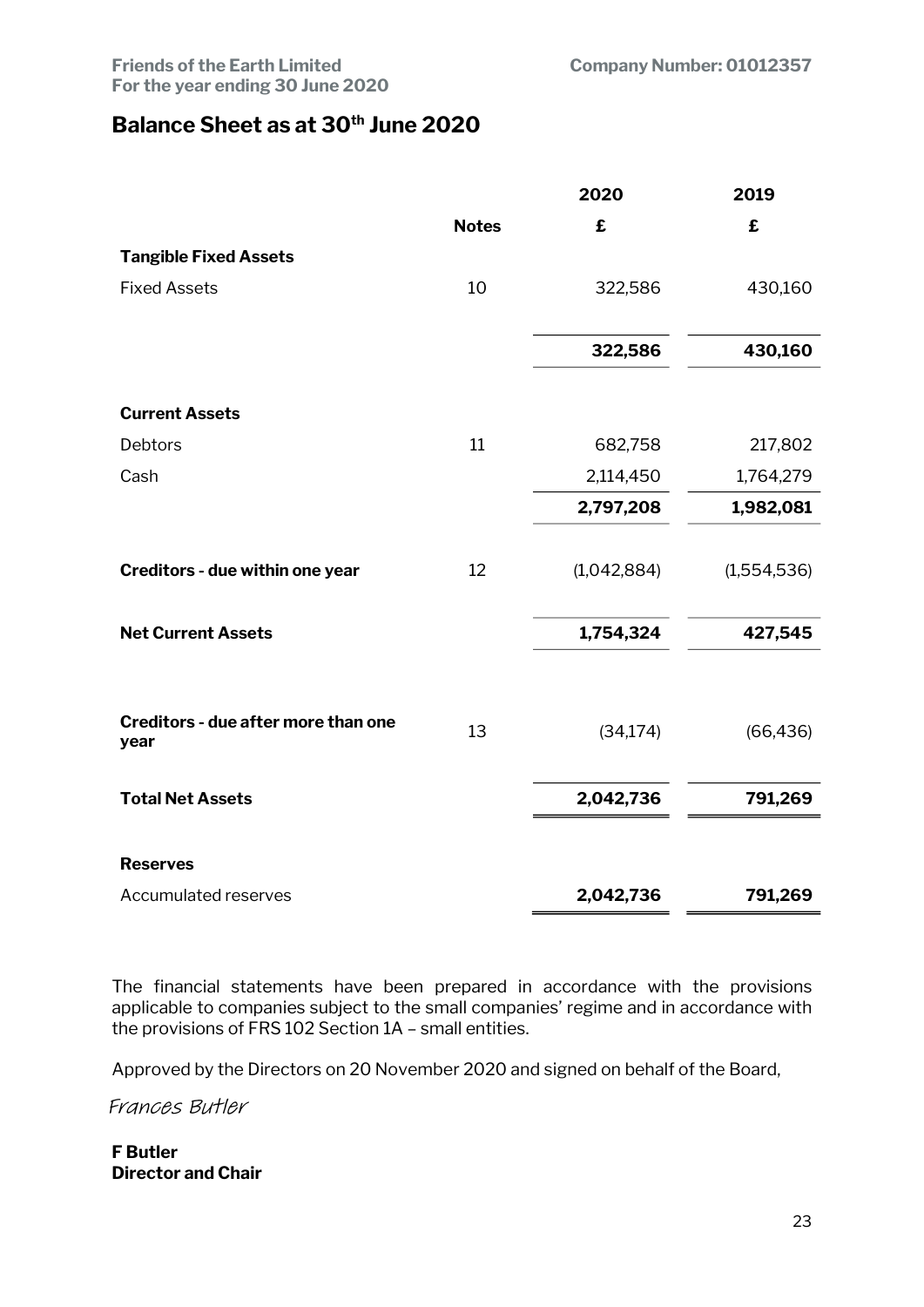## Statement of cash flows for the year ending 30 June 2020

| © www.excel-skills.co.uk                              |              | 2020      | 2019        |
|-------------------------------------------------------|--------------|-----------|-------------|
|                                                       | <b>Notes</b> | £         | £           |
| Cash inflow / (outflow) from operating activities     | A            | 416,455   | (1,244,963) |
| Cash inflows / (outflows) from investing activities   |              |           |             |
| Dividends, interest and rents from investments        | 5            | 38        | 1,690       |
| Purchase of property, plant and equipment             | 10           | (27, 480) | (178, 373)  |
| Fixed assets under construction                       |              | (38, 842) |             |
| Change in cash and cash equivalents                   |              | 350,171   | (1,421,646) |
| Cash and cash equivalents at beginning of the<br>year |              | 1,764,279 | 3,185,925   |
| Cash and cash equivalents at end of the year          | в            | 2,114,450 | 1,764,279   |

Note A: Reconciliation of net income / (expenditure) to net cash flow from operating activities

|                                                | 2020<br>£  | 2019<br>£   |
|------------------------------------------------|------------|-------------|
| Net income / (expenditure) for the year        | 1,251,469  | (2,248,335) |
| Adjustments for:                               |            |             |
| Dividends, interest and rents from investments | (38)       | (1,690)     |
| Depreciation charges                           | 173,894    | 136,866     |
| (Increase) / decrease in debtors               | (464.956)  | 182,788     |
| (Decrease) / increase in creditors             | (543, 914) | 685,408     |
| Net cash generated from / (used in) operations | 416,455    | (1,244,963) |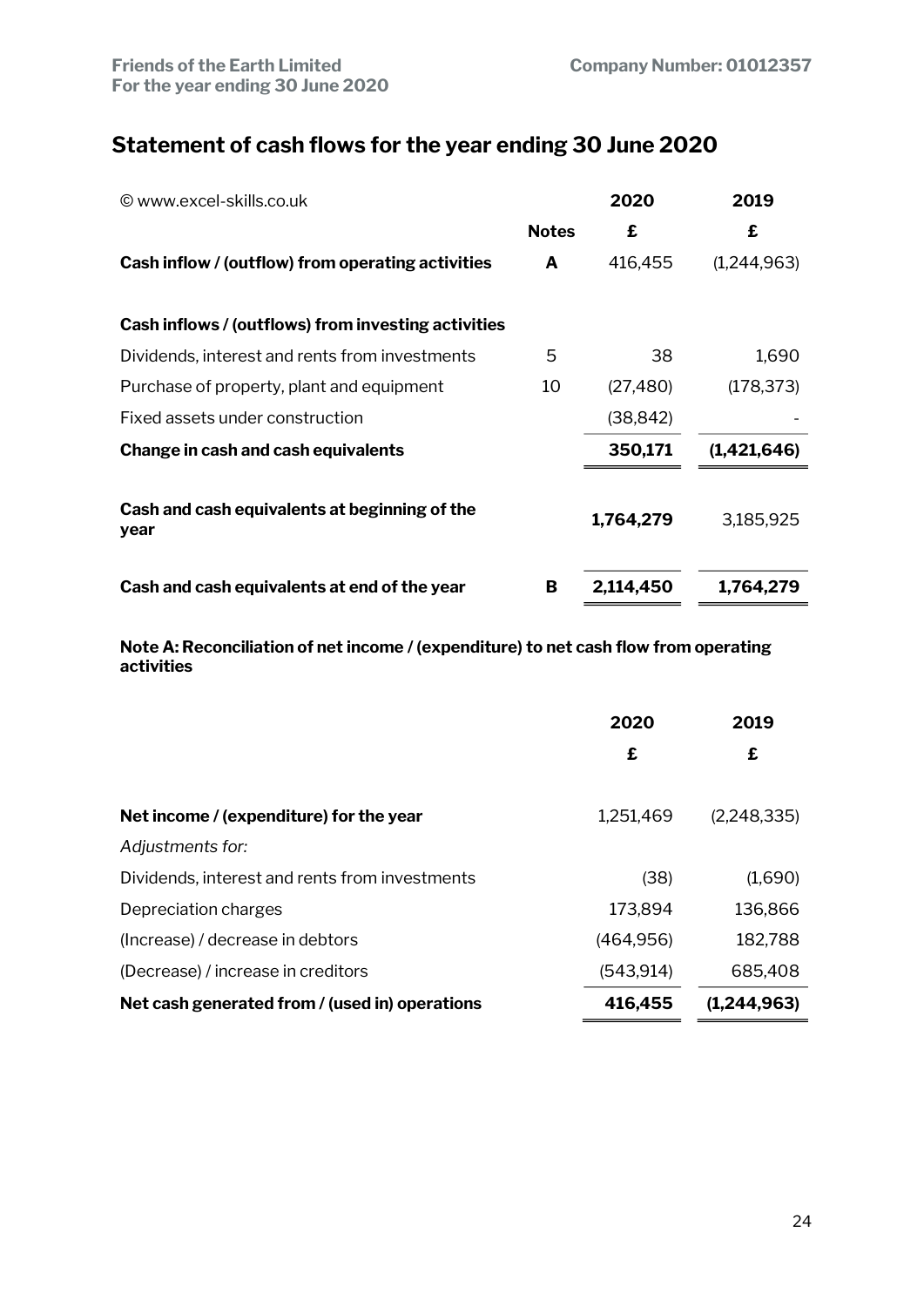### Note B: Analysis of changes in net debt

| As at 1 <sup>st</sup> July<br>2019 | <b>Cashflows</b> | <b>New</b><br>lease<br>and | Other non<br>cash<br>changes | As at<br>30 <sup>th</sup><br>June<br>2020 |
|------------------------------------|------------------|----------------------------|------------------------------|-------------------------------------------|
| £                                  | £                | £                          | £                            | £                                         |
|                                    |                  |                            |                              |                                           |
| 1,764,279                          | 350,171          |                            |                              | 2,114,450                                 |
| 1,764,279                          | 350,171          |                            |                              | 2,114,450                                 |
|                                    |                  |                            |                              |                                           |
| (5000)                             |                  |                            |                              | (5,000)                                   |
| (32,480)                           | 886              | (6.925)                    | (7.757)                      | (46,276)                                  |
| (66,436)                           | 45,736           | (13,850)                   | 376                          | (34,174)                                  |
| (103, 916)                         | 46,622           | (20,775)                   | (7, 381)                     | (85, 450)                                 |
|                                    |                  |                            |                              |                                           |
| 1.660.363                          | 396.793          | (20.775)                   | (7, 381)                     | 2.029.000                                 |
|                                    |                  |                            | loans                        |                                           |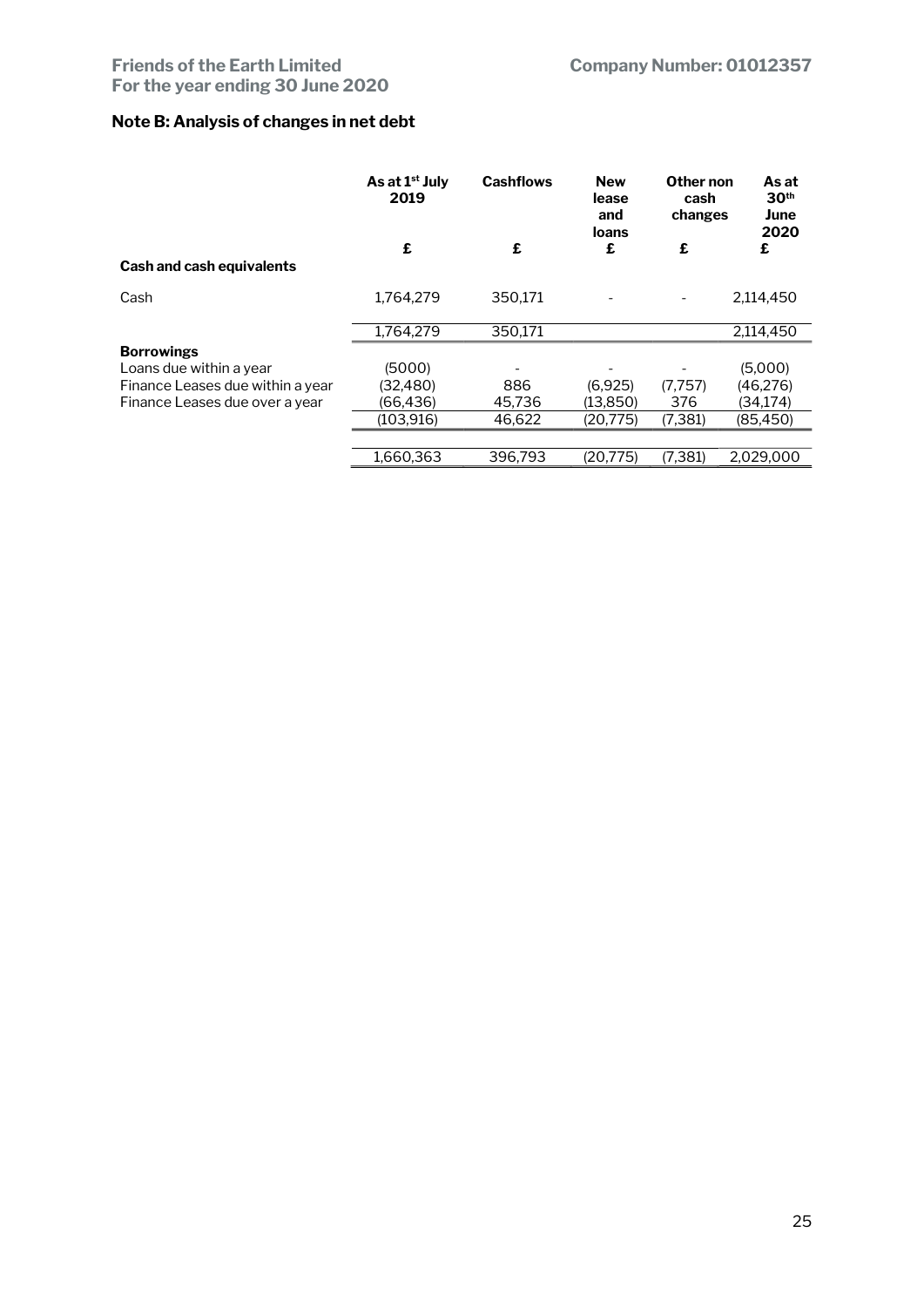### Notes to the Accounts

### 1. Accounting policies

### Basis of preparation of financial statements

The financial statements have been prepared under the historical cost convention unless otherwise specified within these accounting policies and in accordance with Section 1A of Financial Reporting Standard 102, the Financial Reporting Standard applicable in the UK and the Republic of Ireland and the Companies Act 2006.

#### Going concern

The Directors consider there are no material uncertainties about the company's ability to continue as a going concern. The review of our financial position, reserves levels and future plans gives Directors confidence that the company remains a going concern for the foreseeable future.

#### Income

Income arising from supporters' contributions and donations is accounted for as and when received. Legacy income is credited when the company is legally entitled to the income and the amount can be quantified with reasonable accuracy.

Trading turnover consists of catalogue sales/commission and local group licences. Turnover represents amounts invoiced, excluding VAT.

### Lottery Income

Lottery income is recognised in the period the funds are received on a cash basis. The net income (ticket values less prize funds less management fees) that are remitted to the company are recognised as lottery income within the income and expenditure account.

#### Furlough Income

Grant income relating to the Government's Coronavirus Job Retention Scheme is recognised under the accrual model in line with staff costs

### Fixed assets

Fixed assets are stated at cost and are depreciated in equal annual instalments over their estimated useful lives as follows:

| Office furniture   | 10 years                                              |
|--------------------|-------------------------------------------------------|
| Computer equipment | 3 years                                               |
| Office equipment   | 4 years                                               |
| Computer software  | Individual purchases costing over £20,000 are         |
|                    | depreciated over 4 years once the software is in use. |

#### **Debtors**

Short term debtors are measured at the transaction price, less any impairments.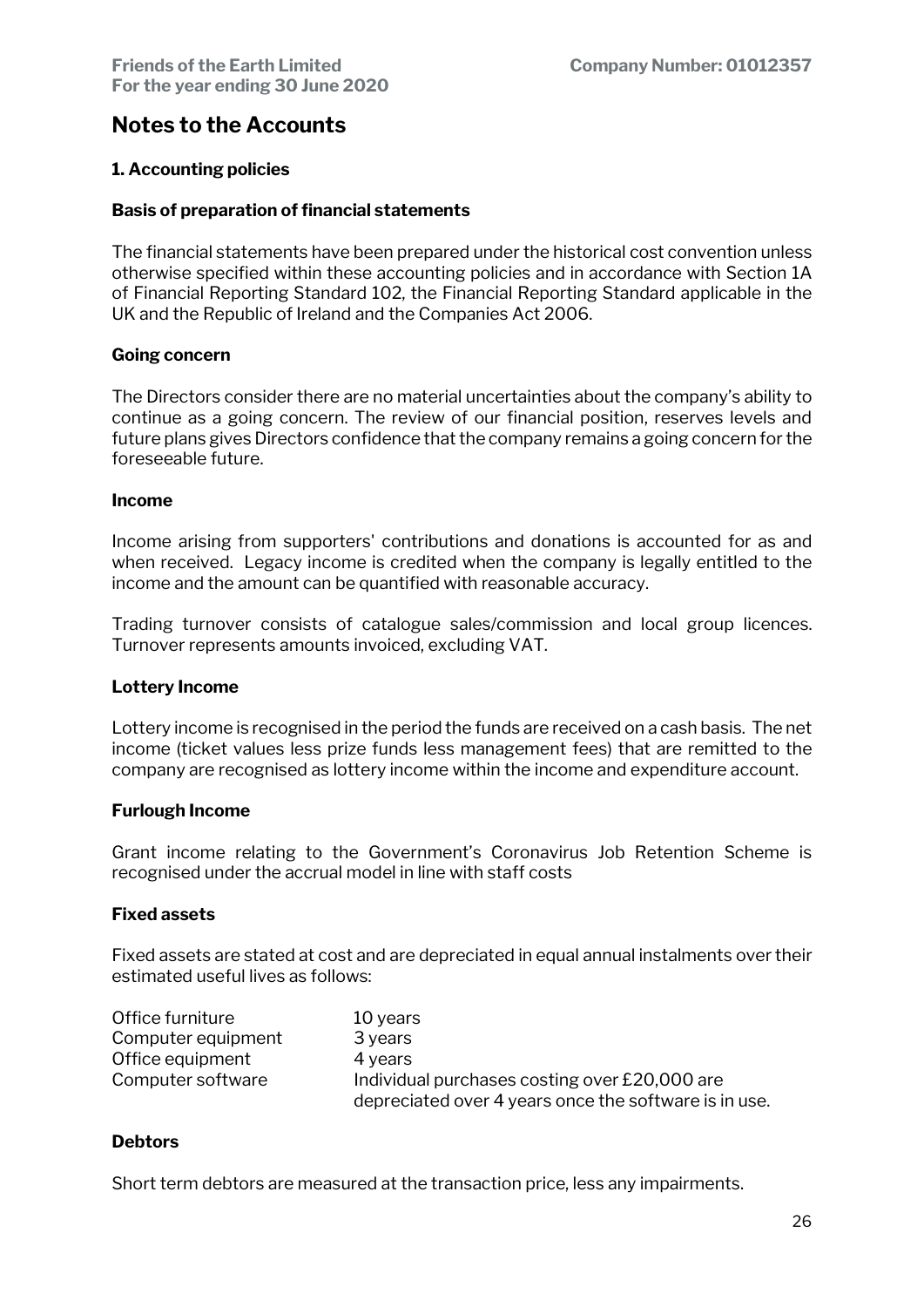### 1. Accounting policies – cont.

### **Creditors**

Short term creditors are measured at the transaction price.

### Operating leases

Rental charges are charged on a straight-line basis over the life of the lease.

### Reserves

The company needs reserves in order to be able to cope with the difficulties of predicting levels of voluntary donations and to cover contingencies and unforeseen opportunities. Directors take a risk-based approach to reserves, aiming to hold a General Fund (defined as total reserves less designated funds, which take into account the probability and financial impact of identified risks from the risk register) equating to between two and four months of expenditure.

### **Investments**

Friends of the Earth Limited does not hold any equity investments. Any spare cash that we have available is invested in banks that have an effective environmental policy, namely the Co-operative Bank and Triodos Bank.

### Foreign Currencies

Transactions in foreign currencies are translated at the rates ruling at the date of the transaction.

### Financial instruments

The company only has financial assets and financial liabilities of a kind that qualify as basic financial instruments. Basic financial instruments, including trade and other debtors and creditors are initially recognised at transaction value and subsequently measured at their settlement value.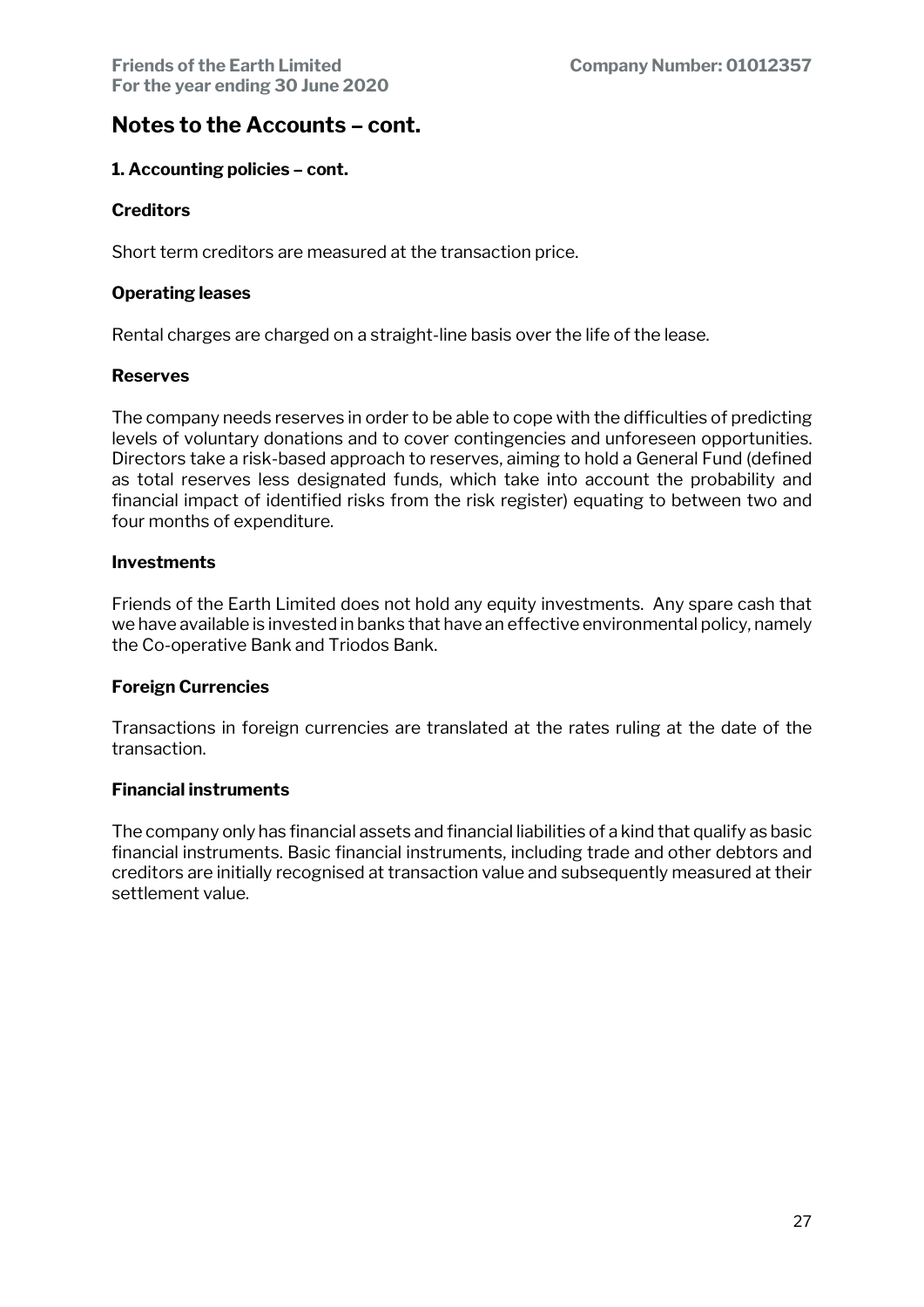### 2. Supporter contributions

| 2020      | 2019      |
|-----------|-----------|
| £         | £         |
|           |           |
| 997,982   | 1,033,729 |
| 25,112    | 89,696    |
| 246,919   | 162,610   |
| 1,270,013 | 1,286,035 |
|           |           |

Other supporters' contributions include donations from businesses received in accordance with the organisation's corporate donations policy.

### 3. Gross profit on trading

|                         | 2020                     | 2019     |
|-------------------------|--------------------------|----------|
|                         | £                        | £        |
| <b>Trading Turnover</b> | $\overline{\phantom{a}}$ | 6,006    |
| <b>Cost of Sales</b>    | $\overline{\phantom{a}}$ | (1, 911) |
|                         | $\blacksquare$           | 4,095    |

### 4. Grant income

|                                                                 | 2020      | 2019      |
|-----------------------------------------------------------------|-----------|-----------|
|                                                                 | £         |           |
| General grant from Friends of the Earth Charitable<br>Trust     | 6,881,117 | 7,800,000 |
| Restricted awards from Friends of the Earth<br>Charitable Trust | 848,236   | 686,642   |
| <b>Furlough Grant Income</b>                                    | 183,976   |           |
|                                                                 | 7,913,329 | 8,486,642 |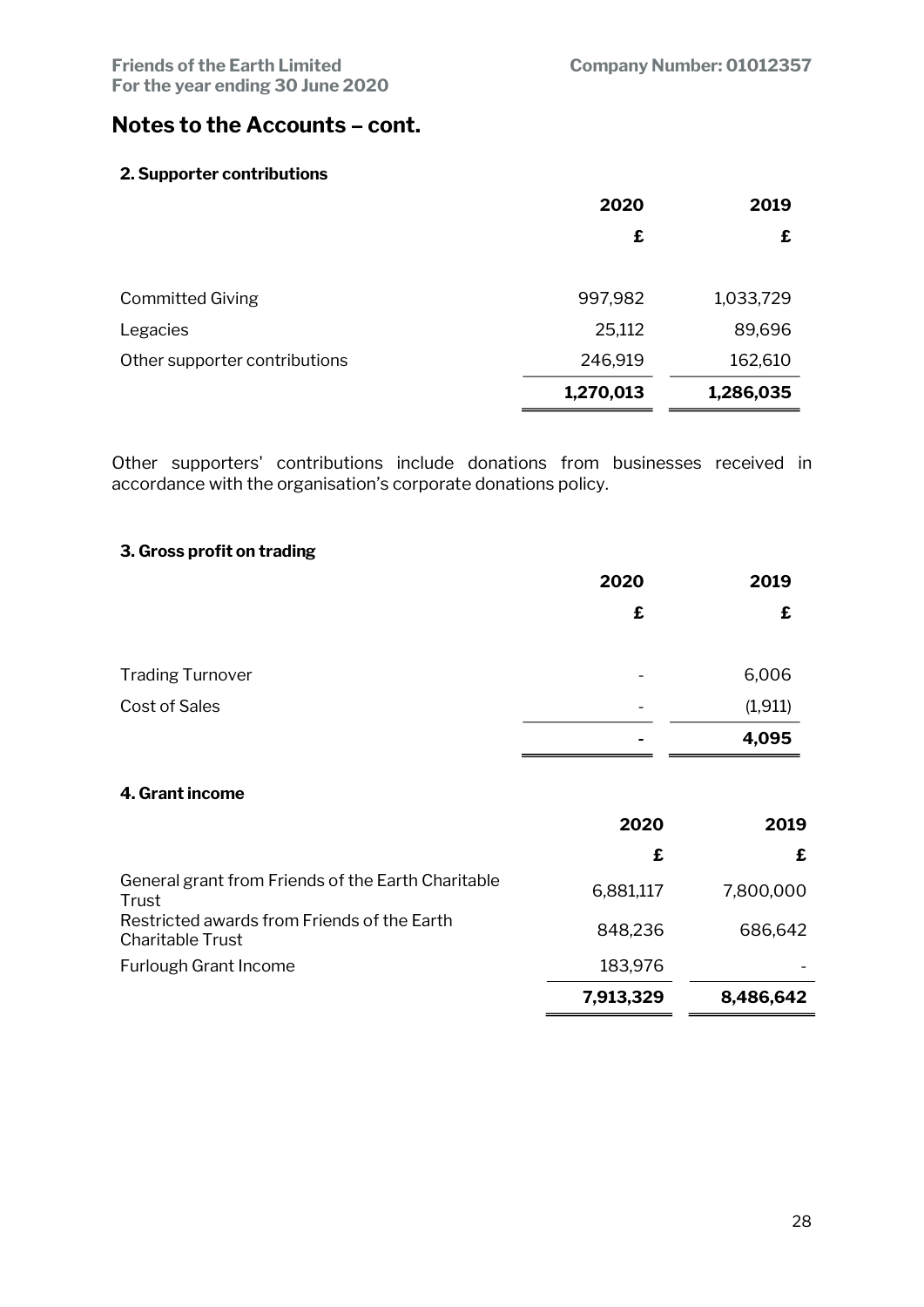### 5. Other income

|                                     | 2020      | 2019      |
|-------------------------------------|-----------|-----------|
|                                     | £         | £         |
| People's Postcode Lottery (note 16) | 3,488,223 | 1,312,558 |
| Advertising in supporter magazine   | 8,345     | 10,496    |
| <b>Bank interest</b>                | 38        | 1,690     |
| <b>Miscellaneous</b>                | 47,717    | 123,409   |
|                                     | 3,544,323 | 1,448,153 |

Miscellaneous income includes income from Friends of the Earth International under a staff hosting arrangement.

### 6. Operating expenditure

|                                                   | 2020      | 2019      |
|---------------------------------------------------|-----------|-----------|
|                                                   | £         | £         |
| The surplus for the year is after charging:       |           |           |
| Staff costs (note 7)                              | 7,257,920 | 6,973,917 |
| Depreciation of fixed assets                      | 173,894   | 136,866   |
| Auditors - statutory audit                        | 10,725    | 7,440     |
| Auditors - other                                  | 5,400     | 13,200    |
| Hire of equipment under operating leases (note 9) | 5,974     | 10,458    |
| Building lease rentals (note 9)                   | 10,960    | 22,932    |
|                                                   |           |           |

### 7. Employee and staff costs

|                           | 2020      | 2019      |
|---------------------------|-----------|-----------|
|                           | £         | £         |
|                           |           |           |
| <b>Salaries</b>           | 6,323,833 | 6,098,472 |
| <b>National Insurance</b> | 596,212   | 582,282   |
| Pension                   | 337,875   | 293,163   |
|                           | 7,257,920 | 6,973,917 |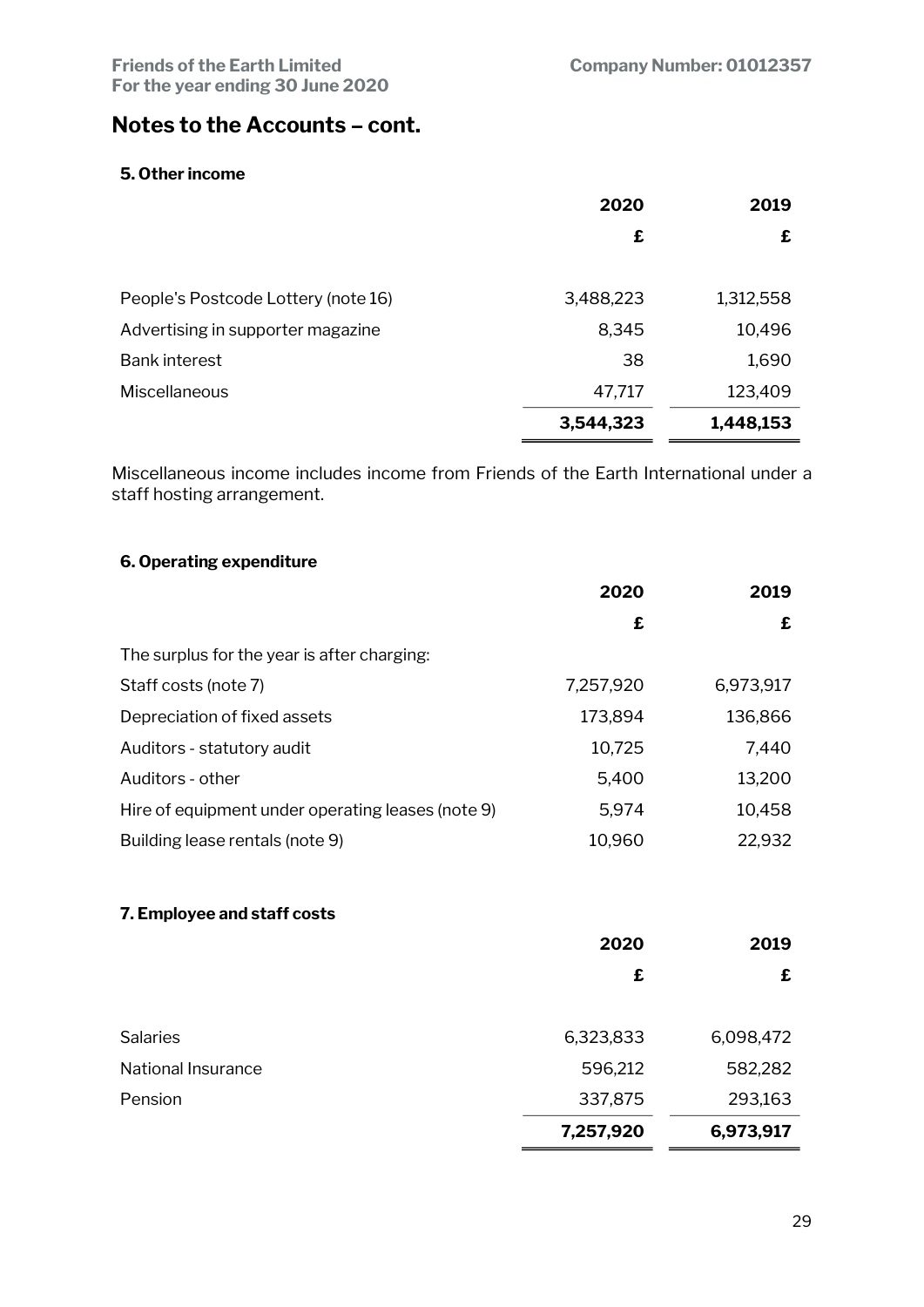### 7. Employee and staff costs – cont.

The average number of employees during the period was 169 (2018/19: 173) jointly employed with Friends of the Earth Charitable Trust. Friends of the Earth Charitable Trust reimburses Friends of the Earth Limited for the salary costs of those individuals undertaking fundraising activities for the Charitable Trust.

The average number of employees engaged in the company's work during the period, analysed by function was:

|                                        | 2020 | 2019 |
|----------------------------------------|------|------|
|                                        | No's | No's |
|                                        |      |      |
| Programmes                             | 108  | 110  |
| Fundraising and supporter recruitment  | 27   | 28   |
| Support, management and administration | 34   | 35   |
|                                        | 169  | 173  |

The company operates a Group Personal Pension Plan for the benefit of its employees. This is a defined contribution scheme and is administered separately from the company.

The company matches contributions made by employees up to 7% of their salary and these costs are charged to the income & expenditure account as incurred.

The total emoluments paid to the 11 (2018/19: 9) senior management staff were £700,363 (2018/19: £554,783).

### 8. Directors' remuneration

Friends of the Earth Limited paid £10,000 (2018/19: £10,000) to Frances Butler for her services during the year chairing the Board and line managing the Chief Executive Officer.

#### 9. Operating leases

|                                                | 2020   | 2019   |
|------------------------------------------------|--------|--------|
|                                                | £      | £      |
| Payments due:                                  |        |        |
| Not later than one year                        | 37,392 | 25,719 |
| Later than one year and not later than 5 years | 3,227  | 4,598  |
| Later than 5 years                             | -      |        |
| Total                                          | 40,619 | 30,317 |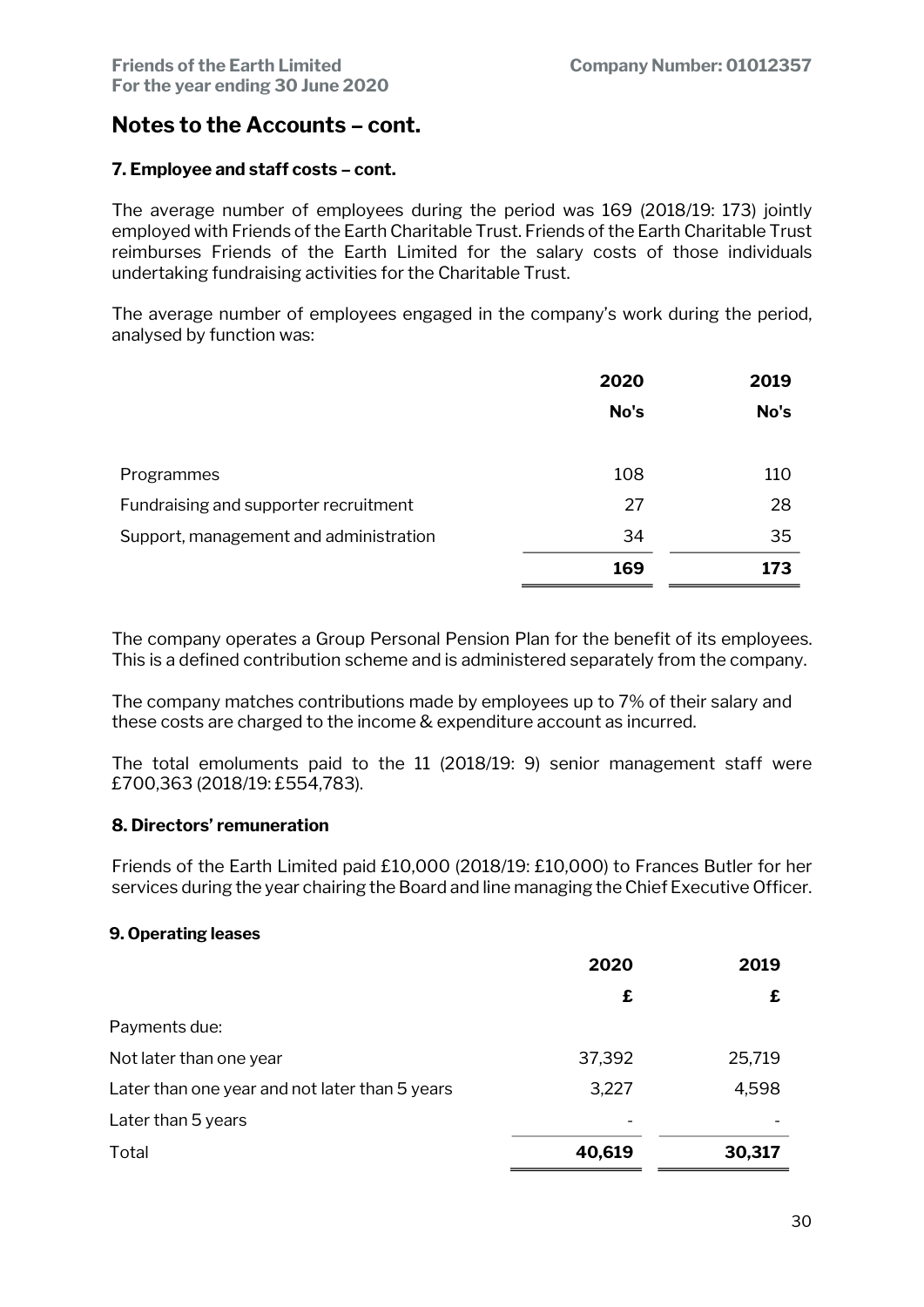### 10. Fixed assets

|                         | <b>Office</b><br><b>Furniture</b> | <b>Computer</b><br>and Office<br><b>Equipment</b> | <b>Computer</b><br><b>Software</b> | <b>Total</b> |
|-------------------------|-----------------------------------|---------------------------------------------------|------------------------------------|--------------|
| Cost                    | £                                 | £                                                 | £                                  | £            |
| Balance at 1 July 2019  | 140,729                           | 650,752                                           | 956,037                            | 1,747,518    |
| Additions               |                                   | 62,576                                            | 3,744                              | 66,320       |
| <b>Disposals</b>        | (20, 182)                         | (133, 111)                                        | (1,861)                            | (155, 154)   |
| Balance at 30 June 2020 | 120,547                           | 580,217                                           | 957,920                            | 1,658,684    |
| <b>Depreciation</b>     |                                   |                                                   |                                    |              |
| Balance at 1 July 2019  | 127,443                           | 495,470                                           | 694,445                            | 1,317,358    |
| Charge in the period    | 2,339                             | 66,045                                            | 105,510                            | 173,894      |
| <b>Disposals</b>        | (20, 182)                         | (133, 111)                                        | (1,861)                            | (155, 154)   |
| Balance at 30 June 2020 | 109,600                           | 428,404                                           | 798,094                            | 1,336,098    |
| <b>Net Book Value</b>   |                                   |                                                   |                                    |              |
| At 30 June 2020         | 10,947                            | 151,813                                           | 159,826                            | 322,586      |
| At 30 June 2019         | 13,286                            | 155,282                                           | 261,592                            | 430,160      |

Please note that under Computer and Office Equipment additions there are £38,841of assets under construction relating to the development of a new CRM system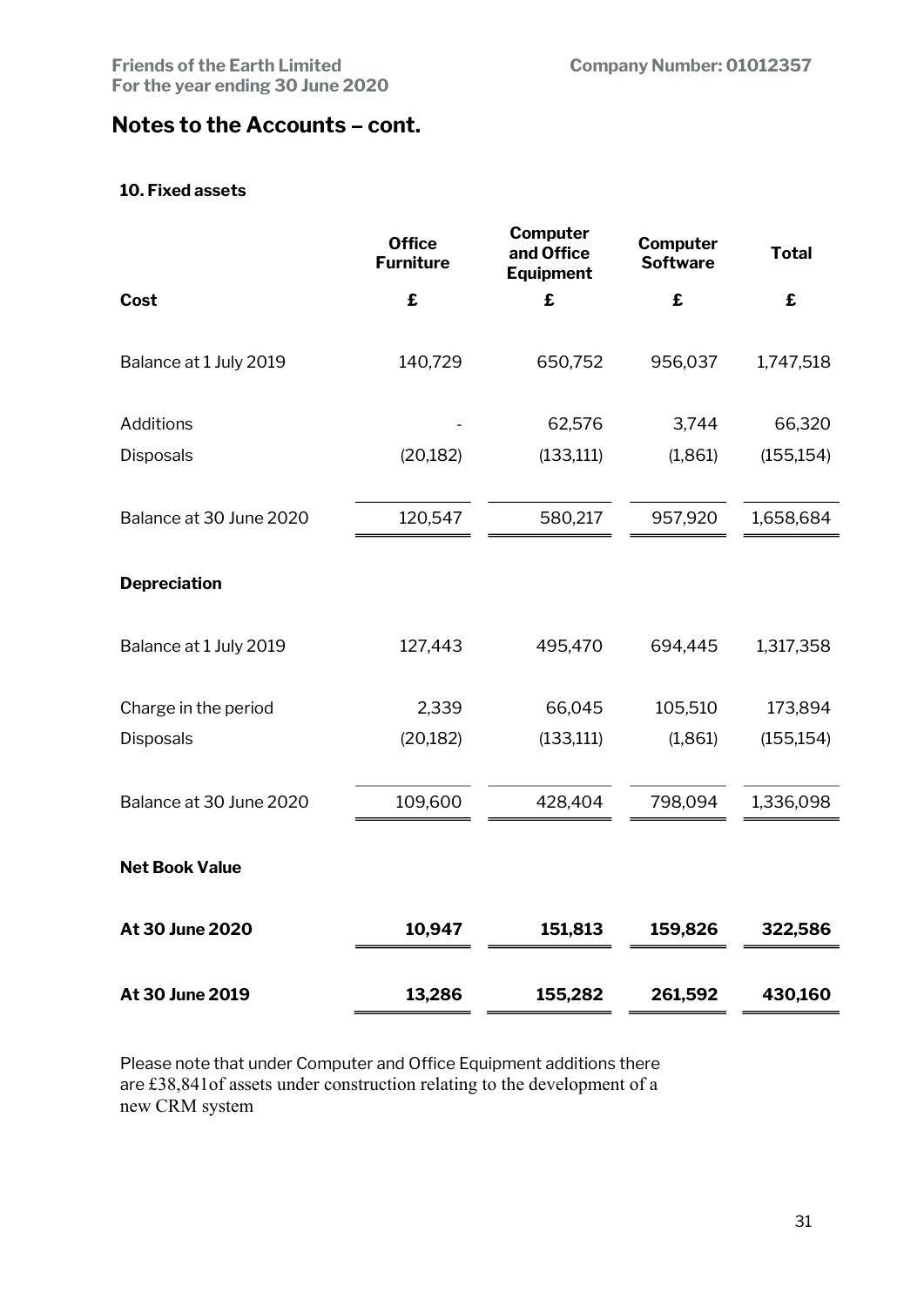#### 11. Debtors

|                                | 2020    | 2019    |
|--------------------------------|---------|---------|
|                                | £       | £       |
|                                |         |         |
| Trade debtors                  | 26,850  | 55,050  |
| Prepayments and accrued income | 181,892 | 151,691 |
| Other debtors                  | 469,896 |         |
| Corporation tax receivable     | 4,120   | 11,061  |
|                                | 682,758 | 217,802 |

### 12. Creditors - amounts falling due within one year

|                                 | 2020      | 2019      |
|---------------------------------|-----------|-----------|
|                                 | £         | £         |
|                                 |           |           |
| Trade creditors                 | 118,998   | 285,041   |
| Other taxes and social security | 166,513   | 160,704   |
| Accruals and deferred income    | 365,095   | 505,971   |
| Finance lease obligations       | 46,276    | 32,480    |
| Interest free loans             | 5,000     | 5,000     |
| Other creditors                 | 336,002   | 560,340   |
| Corporation tax payable         | 5,000     | 5,000     |
|                                 | 1,042,884 | 1,554,536 |

### 13. Creditors - amounts falling due after more than one year

|                          | 2020   | 2019   |
|--------------------------|--------|--------|
|                          | £      | £      |
| Finance lease obligation | 34,174 | 66,436 |
|                          | 34,174 | 66,436 |